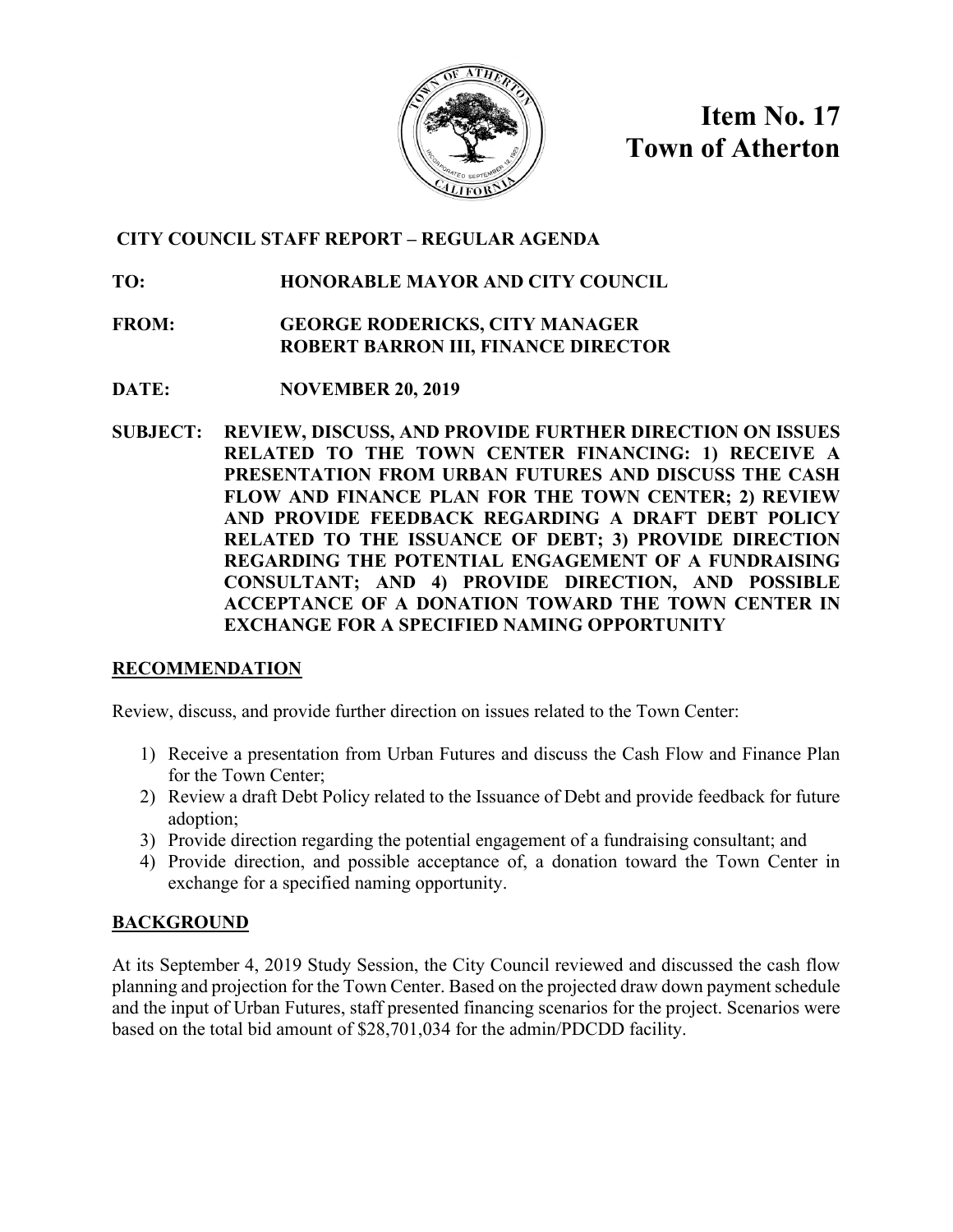# **Review, Discussion, and Direction for Civic Center Cash Flow Planning November 20, 2019 Page** 2 **of** 7

The breakdown is as follows:

| <b>Item Description</b>                     | <b>Amount</b> |
|---------------------------------------------|---------------|
| Admin/PD/CDD                                | \$27,677,000  |
| Site Improvements                           | \$1,524,034   |
| <b>Project Costs</b>                        | \$28,701,034  |
| Contingency (10%)                           | \$2,870,103   |
| <b>Total Construction Cost Requirements</b> | \$31,571,137  |

The specifics of cash flow projections do not include the contingency amount of \$2,870,103. During the meeting it was discussed that based on the Draw Down Schedule, available cash and cash flow, the Town's General Fund operational requirements will face a shortfall that triggers a need for financing. The available and projected funding for the construction of a new City Hall and Police Station was as follows:

| <b>Funding Source</b>                          | <b>Amount</b> |
|------------------------------------------------|---------------|
| Atherton Now (as of 6/2019)                    | \$4,576,976   |
| Estimated Unallocated GF Balance 6/2019        | \$17,276,210  |
| Remaining CIP Funds Allocated                  | \$2,643,138   |
| <b>Building Facility Fund Allocated</b>        | \$505,000     |
| <b>Available Projected Cash Balance</b>        | \$25,001,324  |
| ERAF Surplus Revenue Projections (19/20-21/22) | \$6,600,000   |
| <b>Total</b>                                   | \$31,601,324  |

Based on what was projected, the Town will have sufficient funding to complete the Project. However, staff advised that there would be cash flow shortfalls based on the project draw down schedule and operational requirements during the construction period of the project. It was presented that the Draw Down Schedule projects a need for \$18.86 million through March 2020. Without an influx of cash, the General Fund balance was projected to be at negative \$1.9 million by October 2020.

Staff presented options for short-term borrowing via a Certificate of Participation (COP) to solve the cash flow shortfall.

# **ANALYSIS**

Staff presented various COP scenarios set at 10, 15, and 20-year funding horizons and at varying amounts. Staff advised that based on timing, cash needs, and available reserves, it would be prudent to begin the formal process of a COP by December 2019. The Council did not want to foreclose on any opportunities for donations toward the project to either offset the amount of COP financing required and/or the ability to receive donations to reduce the Town's debt service. Staff advised that the process of a COP should be run concurrently with any future discussion of fundraising and continued discussion of the exact funding amount and call periods for a COP.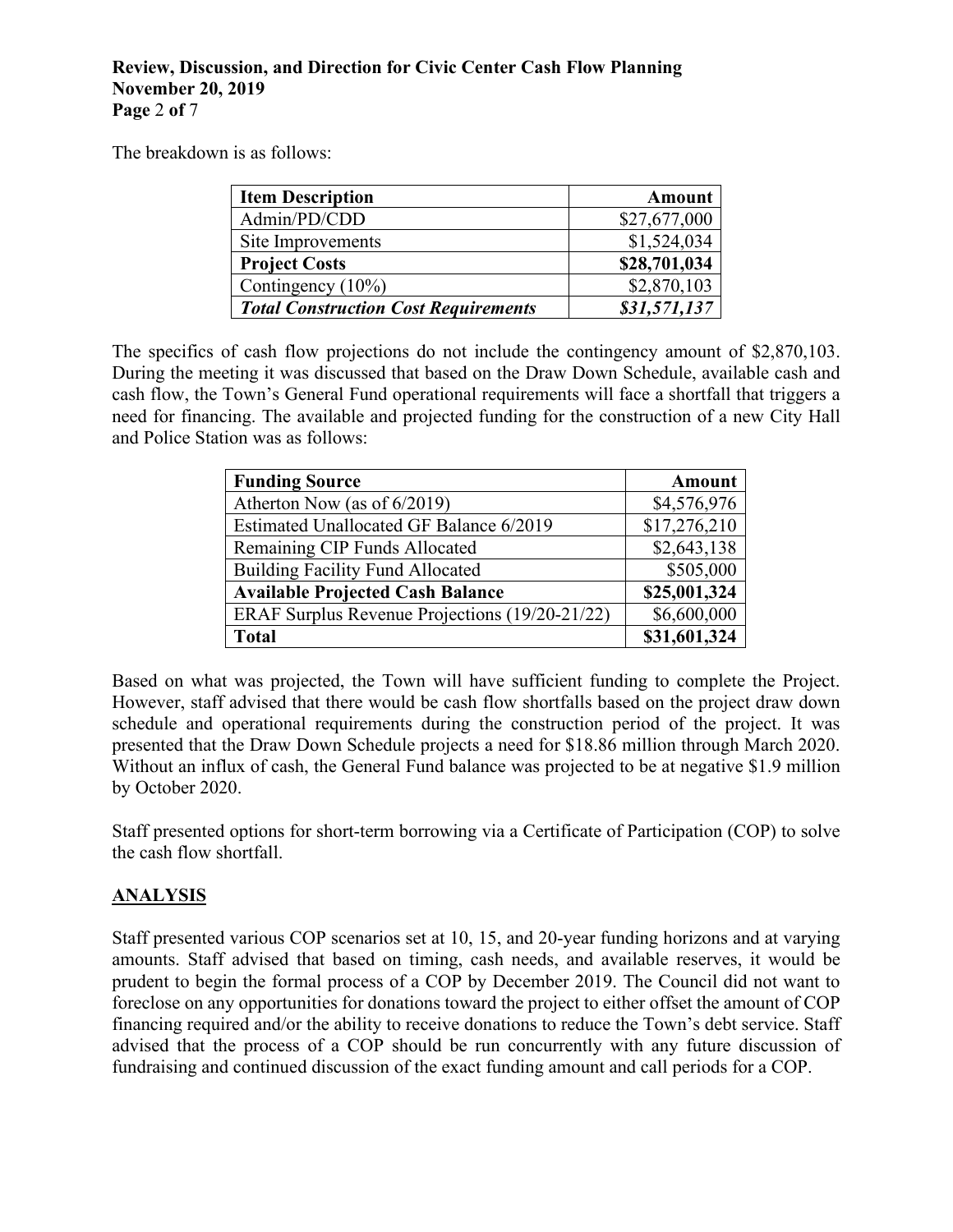# **Review, Discussion, and Direction for Civic Center Cash Flow Planning November 20, 2019 Page** 3 **of** 7

Urban Futures and staff recommended a COP with proceeds between \$8 and \$10 Million. It was recommended that the Town's reserves policies continue to be met as they will be required for credit rating purposes and to show the ability to maintain debt service payments if there was an emergency or economic downturn.

The following scenarios were presented to the City Council to address the funding needs of the project:

|                         | <b>S7MM Par</b> | <b>S7MM Proceeds</b> | <b>S8MM Par</b> | <b>S8MM Proceeds</b> | <b>S9MM Par</b> | <b>S9MM Proceeds</b> |
|-------------------------|-----------------|----------------------|-----------------|----------------------|-----------------|----------------------|
| <b>Project Proceeds</b> | S8,243,291      | \$7,000,000          | \$9,449,649     | \$8,000,000          | \$10,655,888    | \$9,000,000          |
| Par amount              | \$7,000,000     | \$5,970,000          | \$8,000,000     | \$6,800,000          | \$9,000,000     | \$7,630,000          |
| <b>All-in TIC</b>       | 1.59%           | 1.67%                | 1.52%           | 1.60%                | 1.48%           | 1.55%                |
| Total Debt Service      | \$8,929,183     | \$7,614,318          | \$10,205,095    | \$8,673,678          | \$11,480,758    | \$9,732,537          |
| Min. Balance Level      | \$3,170,391     | \$2,134,464          | \$4,171,836     | \$2,966,355          | \$5,173,163     | \$3,793,246          |

Note: Analysis assumes AA+ rating and current interest rates. Results are preliminary and subject to change.

The City Council expressed a desire to assess funding options that were below \$8 million in proceeds and explored the opportunity to use a portion of the Town's operational reserves. The Council also expressed a desire to establish a call period at the 5-year mark (or earlier if possible). The Council also directed that staff explore the possibility of a line of credit and explore the possibility of a donation and Tax Revenue Anticipation Note (TRAN) combination. After clarifying questions regarding the various options, staff met with Urban Futures to explore the following:

- 1. \$ 7 Million Proceed COP (10 years with a 5 Year Call Option)
- 2. \$ 5 Million Donation and a \$2 Million TRAN
- 3. Line of Credit \$9 Million

In the intervening time, staff updated information related to the Annual Audit, future expenditure projections, and donor commitments from Atherton Now. The following table reflects an update of available funding for the project as a result.

| <b>Funding Source</b>                          | <b>Amount</b> | Change         |
|------------------------------------------------|---------------|----------------|
| <b>Atherton Now</b>                            | \$3,476,976   | (\$1,100,000)  |
| <b>Unallocated General Fund Balance</b>        | \$17,437,410  | \$161,200      |
| Remaining CIP Funds Allocated                  | \$2,593,138   | $(\$50,000)$   |
| <b>Building Facility Fund Allocated</b>        | \$505,000     | \$0            |
| <b>Available Projected Cash Balance</b>        | \$24,012,524  | $($ \$988,900) |
| ERAF Surplus Revenue Projections (19/20-21/22) | \$6,600,000   | \$0            |
| <b>Total</b>                                   | \$30,612,524  | $($ \$988,900) |

# Assumptions/Cash Flow

The attached Draw Down Schedule (Attachment No. 1) updated as the Town is now on Payment Application #5 for the Project. The original schedule is adjusted out by about a month in work and the project amount total is currently \$28.7 million. The updated Draw Down Schedule projects a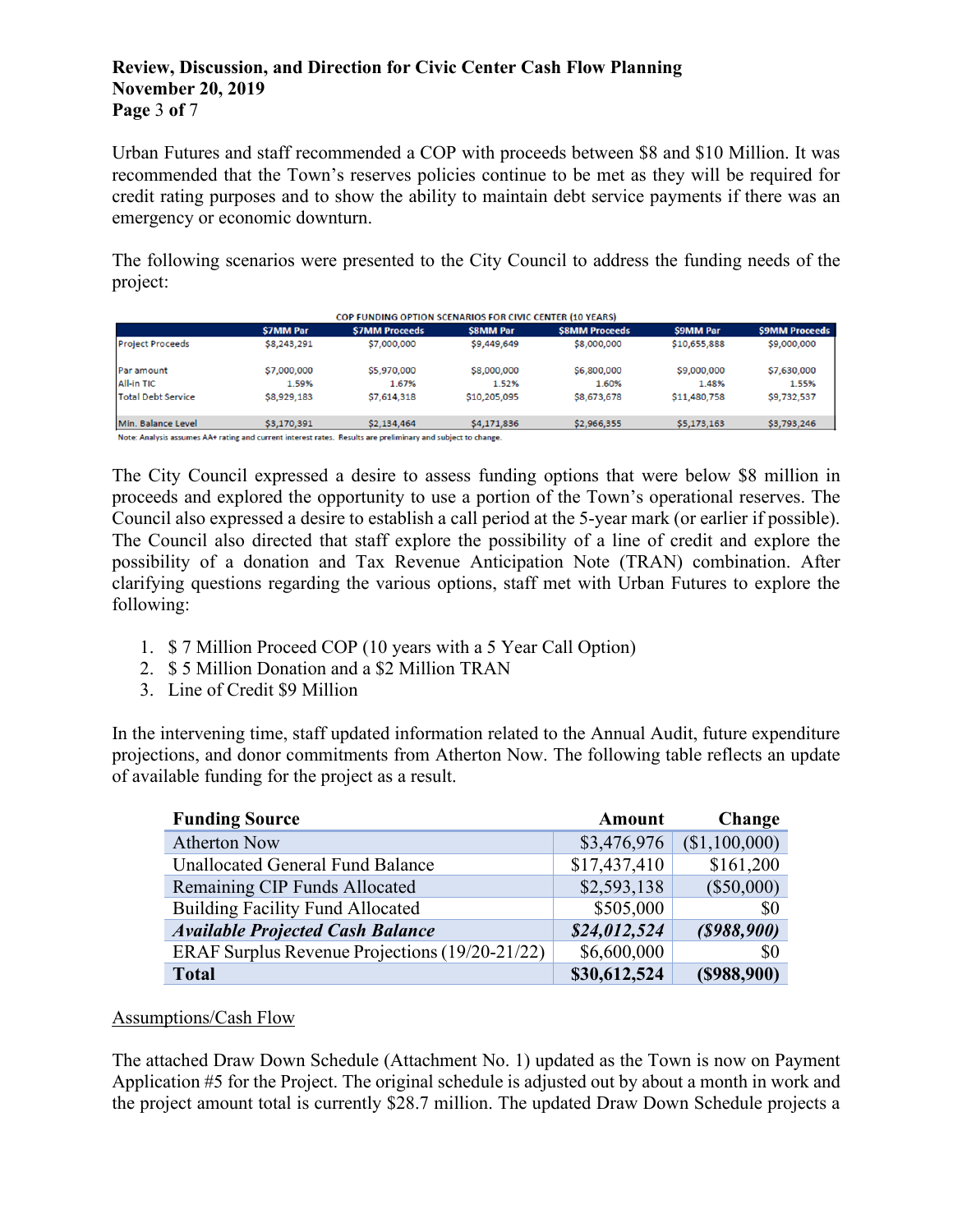# **Review, Discussion, and Direction for Civic Center Cash Flow Planning November 20, 2019 Page** 4 **of** 7

need for \$17.3 million through March 2020. Without an influx of cash, the General Fund balance is projected to begin negative cash flow a month earlier, *September 2020*.

Based on the updated assumptions above and projected drawdown payment schedule, staff with the assistance of Urban Futures, created the additional funding scenarios:

- $\triangleright$  COP: A minimum COP amount of \$7,000,000 with a 10-year funding horizon and a 5-year call providing a minimum balance level \$1.76 Million in November 2021.
- $\triangleright$  Line of Credit: Staff researched the possibility of a Line of Credit (LOC) of \$9 Million. Urban Futures was only able to obtain one vendor willing to provide a Line of Credit. The Line of Credit would be required to be structured similar to a COP and would provide a minimum balance level of \$1.50 Million in November 2021. This option may not be a feasible option as most banks contacted declined to provide a LOC and the Town would run a substantial risk that it would not be approved by an underwriter.
- Donation and TRAN: The proposal was explored for a donation followed by a short-term TRAN. In order to make this option feasible, a minimum donation was required up front.

Attached are the Financing Funding Scenarios (Attachment Nos.  $2 \& 3$ ). Staff is seeking specific direction on financing options to pursue further. The specific amount of funding can be determined during the financing process. Urban Futures will assist in the presentation of options for examination by the Council.

Urban Futures and staff recommend that the Town pursue a stand-alone COP between \$7 and \$8 Million for the purposes of this Project. As discussed later in this Report, if the Council desires to pursue additional fundraising, that fundraising can reduce the amount of any COP at the time the Town initiates the financing; the fundraising can be used to reduce the annual debt service; and/or the fundraising can be used to retire the debt.

While a call period can be initiated at the 5-year mark and staff anticipates being able to make that call requirement; staff's recommendation is that the COP be structured with a 10-year funding horizon to allow for a lesser and consistent debt service as the Town's revenues and expenditures.

# Debt Management Policy

As the Town initiates financing, the City Council must adopt a Debt Management Policy. Attached for Council review is a Draft Debt Management Policy (Attachment No. 4). The Policy would be adopted at the time the Town initiates debt. The Policy must comply with applicable State law related to the management of debt. The attached draft Policy is written to be compliant with those laws. A Debt Policy governs all or any debt of the Town and is not specific to the issuance of a COP for the Town Center.

The Policy covers purposes of which debt may be issued, types of debt, relationship of debt to Capital Improvement programming, planning goals and objectives. There is nothing in the Policy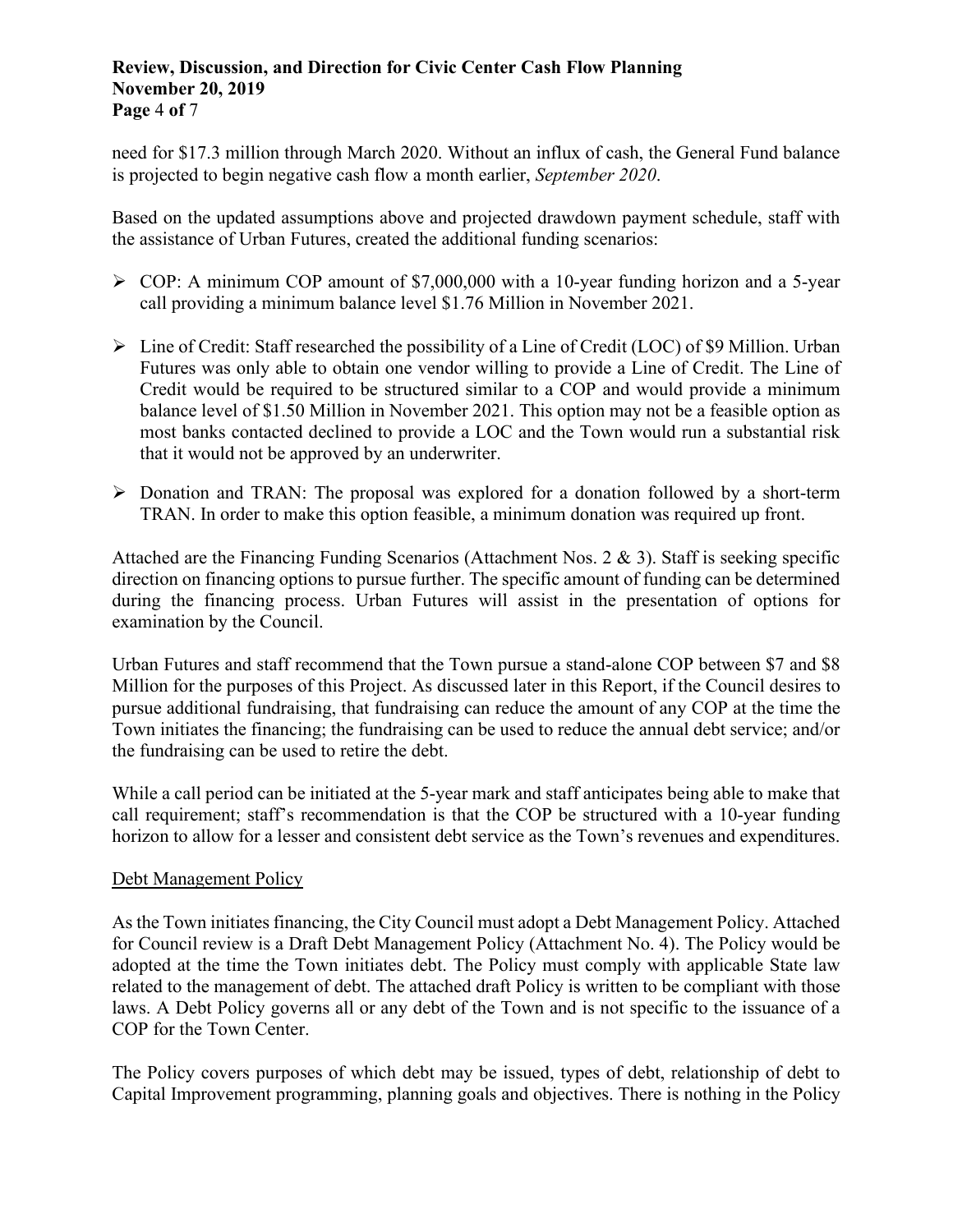# **Review, Discussion, and Direction for Civic Center Cash Flow Planning November 20, 2019 Page** 5 **of** 7

that prevents future City Councils from paying debt off earlier or prevents Councils from holding bonds to maturity. Early pay down of debt is determined by bond or debt documents and not the Debt Policy. One City Council cannot bind the processes of a future City Council via the Debt Policy.

However, the Debt Policy is adopted by Resolution. That Resolution, while not binding, can layout the intent of the current City Council in adoption of debt. These could include an intent to retire debt as early as is feasible or to use the proceeds of a specific debt issuance for a specific purpose (this would also be in the bond documents).

The draft Debt Policy is not set for adoption this evening. The Debt Policy would be returned at the time of debt issuance for adoption and the accompanying Resolution would be drafted at that time.

# Fundraising

Atherton Now has been the primary fundraising group for the Town Center. There is an identifiable gap between the amount successfully fundraised by Atherton Now for construction (approximately \$3.3 million) and the overall cost of the new Town Center (\$28.7 million plus contingency). The \$25+ million gap is projected to be funded by current and future General Funds with a Certificate of Participation (COP) to mitigate cash flow challenges during the project timeline. Members of the City Council have expressed an interest in fundraising that could result in a lesser amount of borrowing (depending on timing) and/or contributions that could be used to pay down debt service on any borrowing instrument.

As the Council is aware, there are a couple of issues that arise when an individual makes a donation *at the behest* of an elected official. One is a *perception* issue for the public or the potential donor that contributing *at the behest* of an elected official will somehow curry favor. The other is a disclosure issue governed by the Political Reform Act.

Perception issues can be addressed with disclosure and, if appropriate recusal. The disclosure requirements are outlined in the Political Reform Act (PRA). The City Attorney has advised that the PRA states that if an individual or entity *at the behest of an elected officer* makes monetary or in-kind donations totaling \$5,000 or more in a calendar year for legislative, governmental or charitable purposes, that officer must file a report detailing those donations with their public agency, in this case the Town, within 30 days after reaching the \$5,000 threshold and each 30 days thereafter for additional donations by the same donor. There is a specific FPPC form for this purpose. Beyond that, since the individual members do not have a financial interest in the donations, they are generally not prohibited from participation in any decisions regarding how such funds may be used. As such, there does not appear to be any other prohibitions on City Councilmember participation in soliciting donations for building a new Town Center. Staff cannot solicit for donations.

Beyond individual members of the Council soliciting donations for the Town Center, there has been discussion of the Town engaging a fundraising consultant to manage a fundraising program.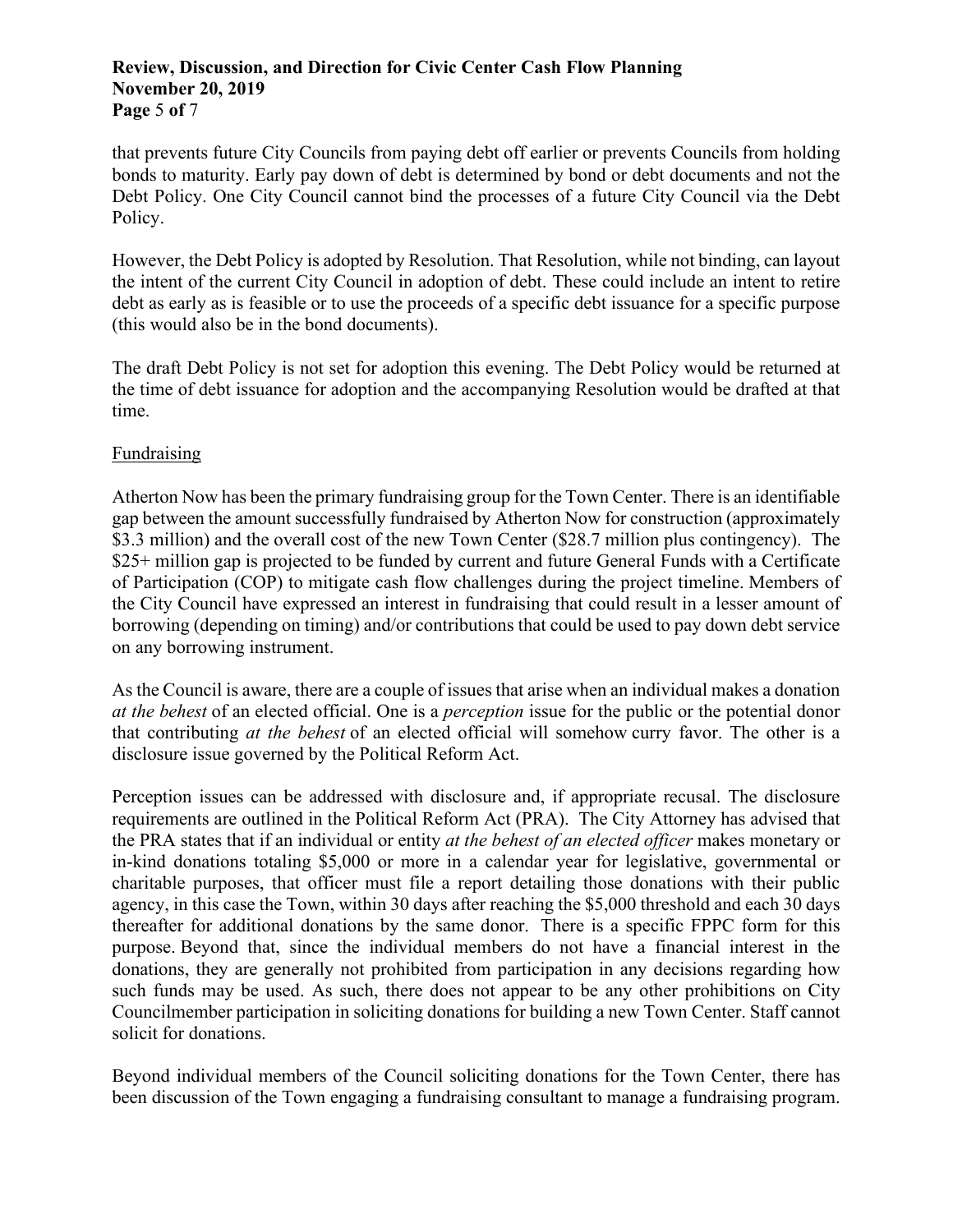# **Review, Discussion, and Direction for Civic Center Cash Flow Planning November 20, 2019 Page** 6 **of** 7

Staff has not explored this possibility; but there are firms that specialize in these sorts of efforts, largely for non-profits in the private sector. Should the Council desire, the Town could solicit via a Request for Proposal for firms to provide the desired service. It is unknown at this time what the estimated cost would be for such services. Staff estimates that it would take approximately 60-90 days to engage such a consultant. Given the unknowns of success and timing, in the intervening time, staff recommends that the Town continue to move forward with a Certificate of Participation.

Specific direction is requested this evening on this issue.

# Acceptance of Donation

The Town is in receipt of a written commitment from Bob and Connie Lurie to donate \$500,000 in exchange for naming rights to the Cafe Terrace area (the outdoor deck in front of the Library). The Cafe Terrace was released in fundraising material, approved by the Council and released via Atherton Now, as a naming opportunity at \$1 million. A copy of an early version of that publication is attached.

In consideration of this donation, the Council may wish to consider that there are other donors at amounts larger than \$500,000 that contributed via Atherton Now that are not receiving a naming opportunity. Although Atherton Now has advised that none of the donors have specifically requested naming opportunities, the Council may also wish to discuss ways to reach out to those donors.

In addition, the written commitment was received at \$500,000; but the Council has the option to return to the donor with other requirements for the naming opportunity which could include a request for a higher donation amount in exchange for the identified space.

Specific direction and/or acceptance of the donation with acceptance of the naming request is required.

# **POLICY ISSUES**

The Town does not have a history of debt. However, most agencies will enter into short- or longterm debt for large structural capital projects that exceed their budget constraints. Typical facilities financed via COPs include administration buildings, water and sewer systems, public safety facilities, schools, parking garages, etc. While the Town is fortunate to have cash on hand, donations, and projected revenues to complete its most significant capital infrastructure project, that cash will not be fully realized until the project is complete. This creates a cash flow burden on the Town's General Fund and triggers the need for a COP.

A part of this financing process it is a requirement that the Town also have a Debt Management Policy that underlines guidelines and purposes for debt. The Council will be reviewing a draft as it embarks on financing options. The objectives of any debt issuance must be well thought out and fit within the goals of the public agency. While the California Constitution provides that COPs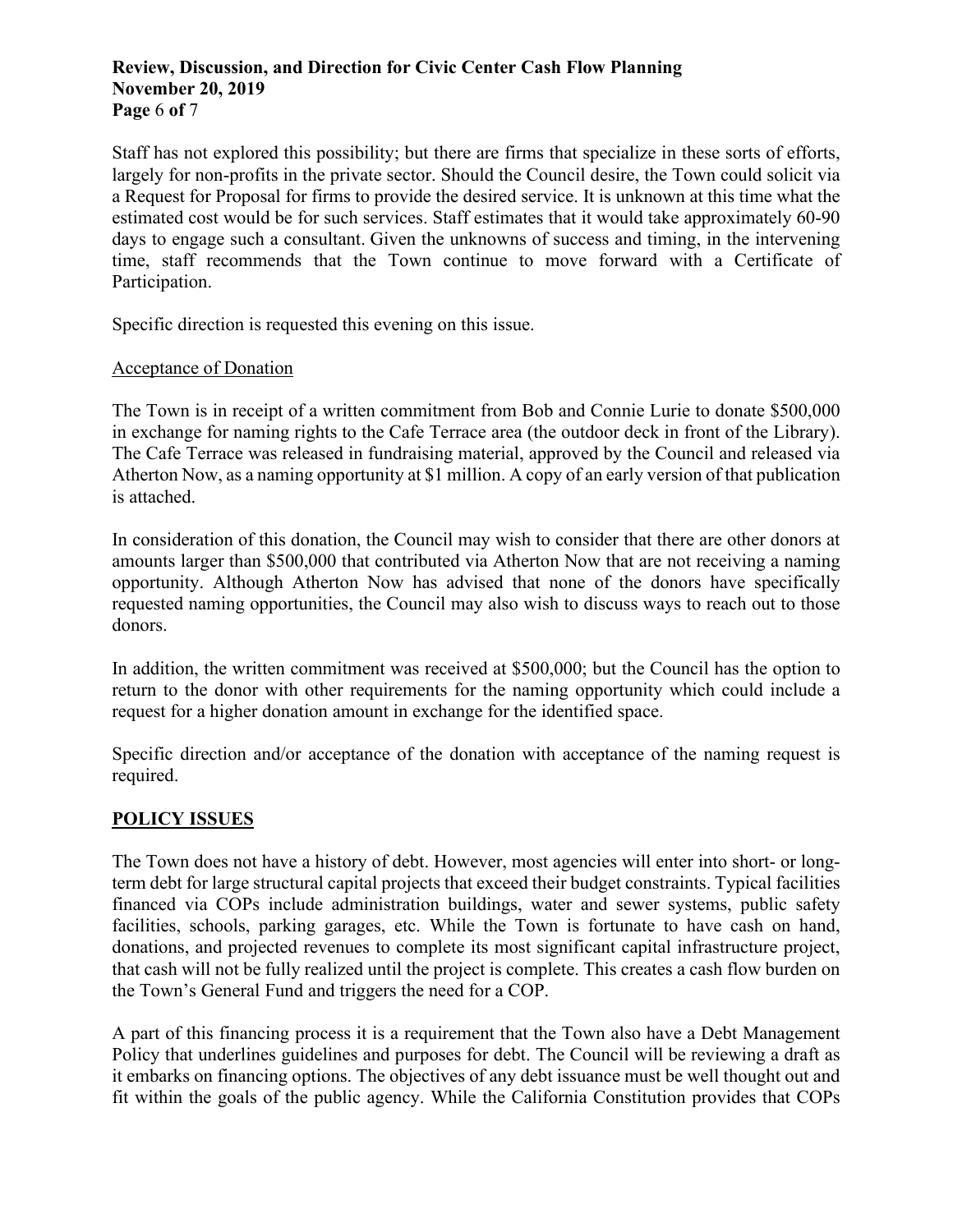# **Review, Discussion, and Direction for Civic Center Cash Flow Planning November 20, 2019 Page** 7 **of** 7

may be issued by a public entity; do not constitute indebtedness under the California Constitutional debt limit; and do not trigger voter approval, thoughtful deliberation by the Council is encouraged.

# **FISCAL IMPACT**

None currently. It is important to note that the projections for cash flow and drawn down are projections. They may change and are subject to modification based on emergencies, economic fluctuations, and, for the project, the weather and construction issues that may cause project delay or cost modifications. While the Town should limit the amount of a COP to only what is needed, staff does not recommend undercutting the amount of the COP based on possible future project donations, overly optimistic revenues, or other cost-cutting opportunities. The Town's General Fund is its primary operating fund for the Town. Staff cautions against burdening it unnecessarily.

# **PUBLIC NOTICE**

Public notification was achieved by posting the agenda, with this agenda item being listed, at least 72 hours prior to the meeting in print and electronically. Information about the project is also disseminated via the Town's electronic News Flash and Atherton Online. There are approximately 1,200 subscribers to the Town's electronic News Flash publications. Subscribers include residents as well as stakeholders – to include, but be not limited to, media outlets, school districts, Menlo Park Fire District, service provides (water, power, and sewer), and regional elected officials. The Town maintains an active and up to date Project Website at [http://ca](http://ca-atherton.civicplus.com/index.aspx?NID=290)[atherton.civicplus.com/index.aspx?NID=290.](http://ca-atherton.civicplus.com/index.aspx?NID=290)

# **ATTACHMENTS**

Attachment 1: Civic Center Project Draw Down Schedule

- Attachment 2: COP Funding Scenarios
- Attachment 3: Atherton Civic Center Cash Flow Funding Analysis Worksheets
- Attachment 4: Draft Debt Management Policy

Attachment 5: Naming Opportunities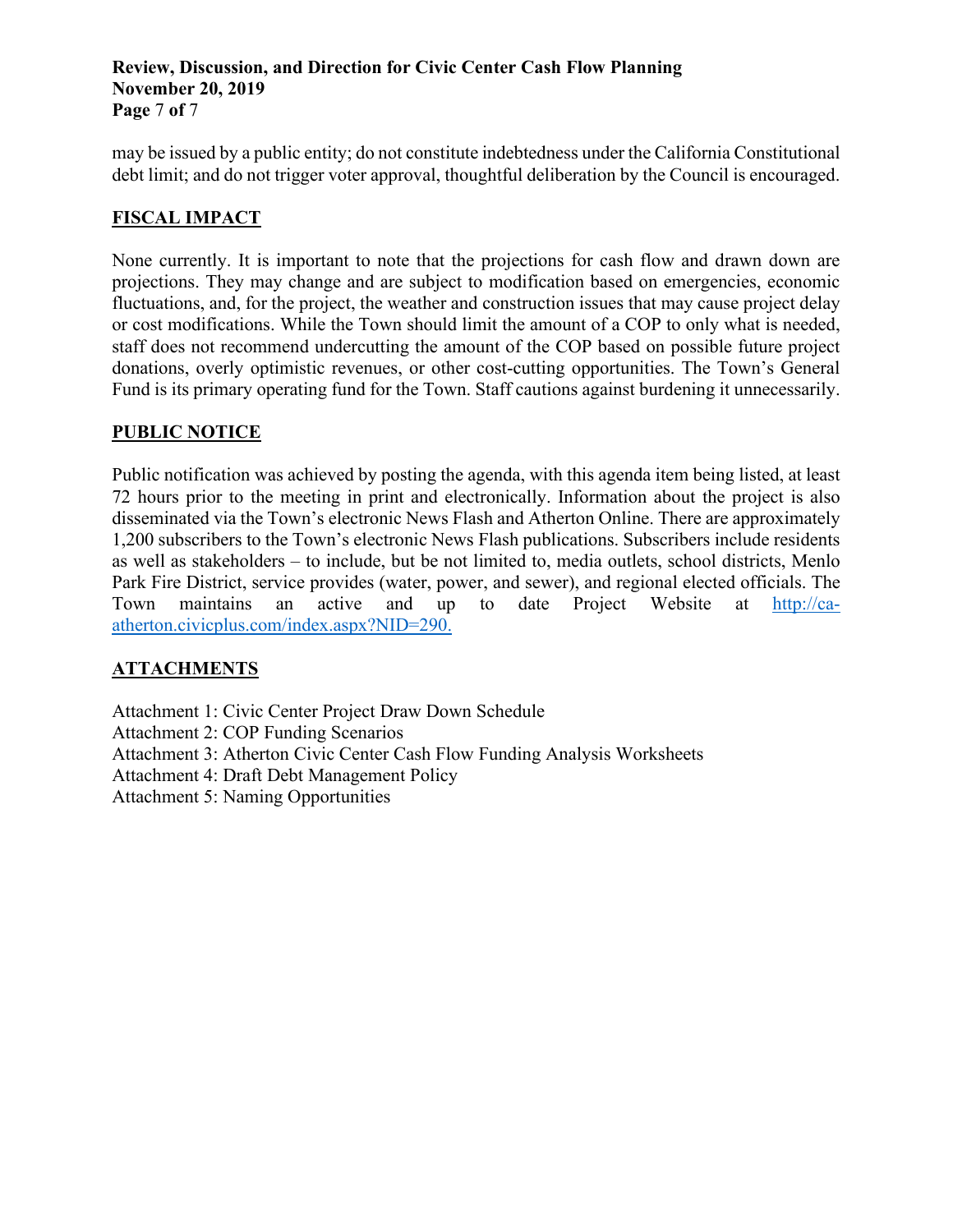# **ATTACHMENT 1**

#### **Civic Center Project** Atherton Draw Down Schedule

| Year | <b>Month</b><br>PD/Admin |    | <b>PD Site</b> |                | Library<br>Ch. Orders |           |    |               | <b>Library Site</b> | Ch. Orders   | <b>Total</b>    |                     |
|------|--------------------------|----|----------------|----------------|-----------------------|-----------|----|---------------|---------------------|--------------|-----------------|---------------------|
| 2019 | June                     | \$ | 877,991        | \$<br>105,542  |                       |           | \$ | 373,093       | \$                  | 149,135      | \$<br>16,394    | \$<br>1,522,155     |
| 2019 | July                     | \$ | 464,268        | \$<br>76.405   |                       |           | \$ | 213,191       | \$                  | 369,074      | \$<br>4,772     | \$<br>1,127,710     |
| 2019 | August                   | \$ | 473,128        | \$<br>132,530  |                       |           | \$ | 175,972       | \$                  | 796,782      |                 | \$<br>1,578,412     |
| 2019 | September                | \$ | 621,214        | \$<br>336,841  | \$                    | 39,180    | \$ | 281,309       | \$                  | 351,676      | \$<br>5,333     | \$<br>1,635,551     |
| 2019 | October                  | \$ | 900,888        | \$<br>68,568   | Ś                     | 3,802     | \$ | 193,237       | \$                  | 32,871       | \$<br>22,722    | \$<br>1,222,089     |
| 2019 | November                 | \$ | 3,287,463      | \$<br>52,416   |                       |           | Ś  | 453,993       | \$                  | 334,667      |                 | \$<br>4,128,539     |
| 2019 | December                 | \$ | 3,473,344      | \$<br>42,483   |                       |           | \$ | 2,078,337     | \$                  | 231,560      |                 | \$<br>5,825,724     |
| 2020 | January                  | \$ | 3,330,809      | \$<br>42,483   |                       |           | \$ | 1,649,800     | \$                  | 167,741      |                 | \$<br>5,190,833     |
| 2020 | February                 | \$ | 2,837,341      | \$<br>61,197   |                       |           | \$ | 930,199       | \$                  | 173,543      |                 | \$<br>4,002,280     |
| 2020 | March                    | \$ | 1,622,721      | \$<br>42,485   |                       |           | \$ | 1,137,642     | \$                  | 7,551        |                 | \$<br>2,810,399     |
| 2020 | April                    | \$ | 976,336        | \$<br>114,648  |                       |           | \$ | 349,747       | \$                  | 381,022      |                 | \$<br>1,821,753     |
| 2020 | May                      | \$ | 1,408,113      | \$<br>5,268    |                       |           | \$ | 234,683       | \$                  | 7,551        |                 | \$<br>1,655,615     |
| 2020 | June                     | \$ | 1,062,149      | \$<br>5,268    |                       |           | \$ | 381,165       | \$                  | 25,964       |                 | \$<br>1,474,546     |
| 2020 | July                     | \$ | 907,571        | \$<br>6,585    |                       |           | \$ | 749,045       | \$                  | 9,439        |                 | \$<br>1,672,640     |
| 2020 | August                   | \$ | 1,085,712      | \$<br>6,585    |                       |           | \$ | 279,889       | \$                  | 315,769      |                 | \$<br>1,687,955     |
| 2020 | September                | \$ | 1,140,285      | \$<br>6,585    |                       |           | \$ | 332,589       | \$                  | 205,447      |                 | \$<br>1,684,906     |
| 2020 | October                  | \$ | 812,054        | \$<br>52,188   |                       |           | \$ | 386,158       | \$                  | 248,136      |                 | \$<br>1,498,536     |
| 2020 | November                 | \$ | 413,812        | \$<br>205,221  |                       |           | \$ | 552,140       | \$                  | 173,892      |                 | \$<br>1,345,065     |
| 2020 | December                 | \$ | 360,404        | \$<br>6,585    |                       |           | \$ | 704,395       | \$                  | 134,527      |                 | \$<br>1,205,911     |
| 2021 | January                  | \$ | 310,674        | \$<br>6,585    |                       |           | \$ | 415,083       | \$                  | 155,890      |                 | \$<br>888,232       |
| 2021 | February                 | \$ | 168,244        | \$<br>11,853   |                       |           | \$ | 39,733        | Ś                   | 241,639      |                 | \$<br>461,469       |
| 2021 | March                    | \$ | 194,165        | \$<br>16,740   |                       |           | \$ | 22,000        | \$                  | 366,797      |                 | \$<br>599,702       |
| 2021 | April                    | \$ | 168,059        | \$<br>103,170  |                       |           | \$ | 47,291        | \$                  | 245,603      |                 | \$<br>564,123       |
| 2021 | May                      | \$ | 145,814        | \$<br>15,804   |                       |           | \$ | 87,814        | \$                  | 22,653       |                 | \$<br>272,085       |
| 2021 | June                     | \$ | 134,442        |                |                       |           | Ś  | 5,525         |                     |              |                 | \$<br>139,967       |
|      |                          | \$ | 27,177,000.92  | \$1,524,035.01 | \$                    | 42,982.36 | \$ | 12,074,030.14 | Ś                   | 5,148,928.23 | \$<br>49,221.02 | \$<br>46,016,197.68 |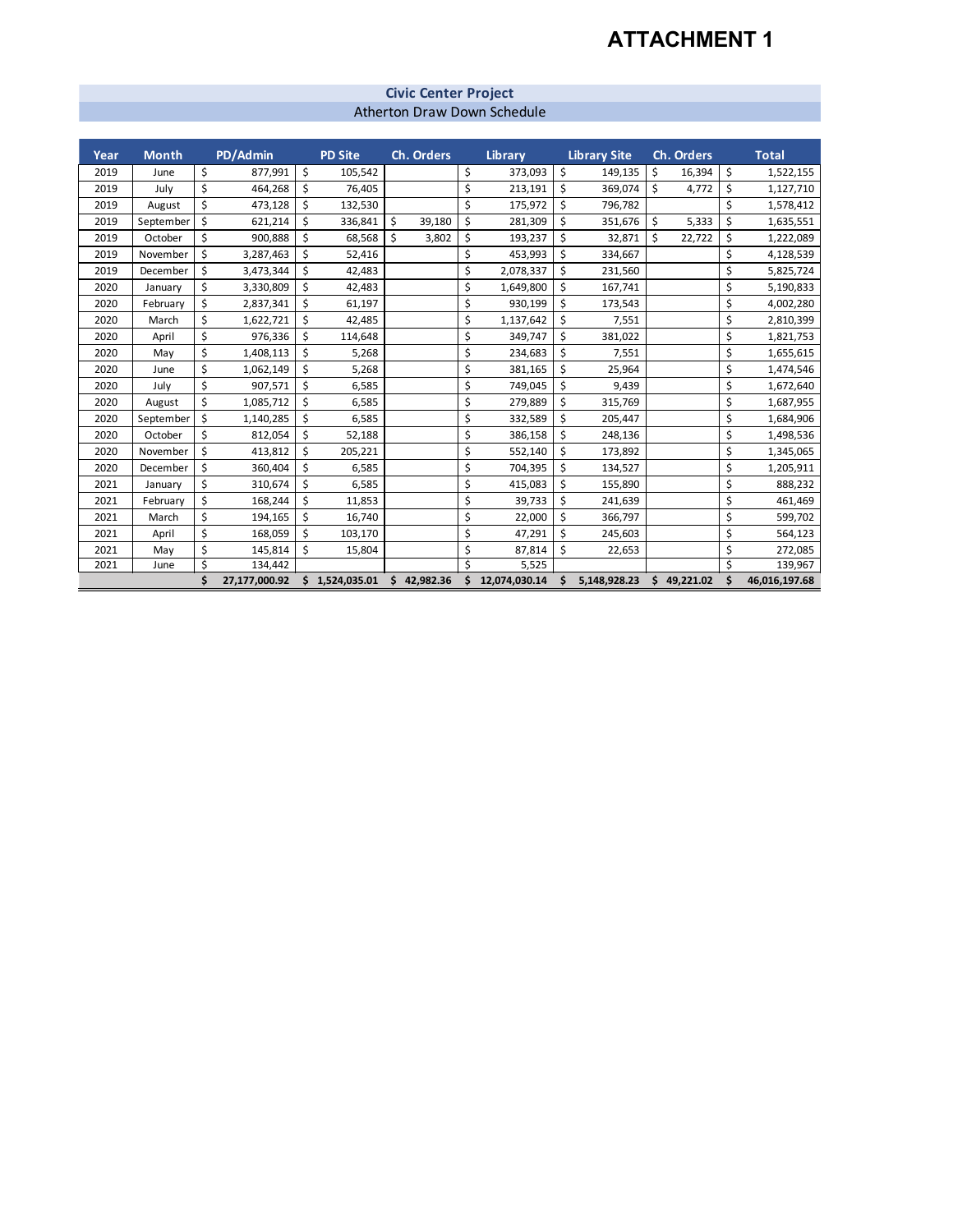# A**ATTACHMENT 2**

| <b>FUNDING OPTION SCENARIOS FOR CIVIC CENTER</b> |  |
|--------------------------------------------------|--|
|--------------------------------------------------|--|

|                                  | $COP^{(1)}$ | $LOC^{(2)}$ | Donation and TRAN(3) |
|----------------------------------|-------------|-------------|----------------------|
| <b>Project Proceeds</b>          | \$7,000,000 | \$7,000,000 | \$7,000,000          |
| <b>Borrowing Amount</b>          | \$6,720,000 | \$7,175,000 | \$2,175,000          |
| <b>TIC</b>                       | 2.50%       | 2.38%       | 0.00%                |
| Total Net Debt Service (to Call) | \$7,620,500 | \$7,954,090 | \$2,175,000          |
| Min. Balance Level               | \$1,765,454 | \$1,505,442 | (409, 546)           |

 $\overline{^{(1)}}$ 10-year amortization with 4.5-year par call. Capitalized interest through 11/1/2021. Assumes COP's are called

on 11/1/2024--Net Debt Service is to Call Date. Assumes AA+ rating and current interest rates. Results are

preliminary and subject to change.

 $^{(2)}$ Assumes \$9 million line of credit and a draw of \$7 million. Assumes 2.30% interest on drawn amount

and 0.30% interest on undrawn amount. Actual rates will be floating. No capitalized interest.

 $^{(3)}$ Assumes a \$5 million donation and \$2.175 million 0% interest TRAN.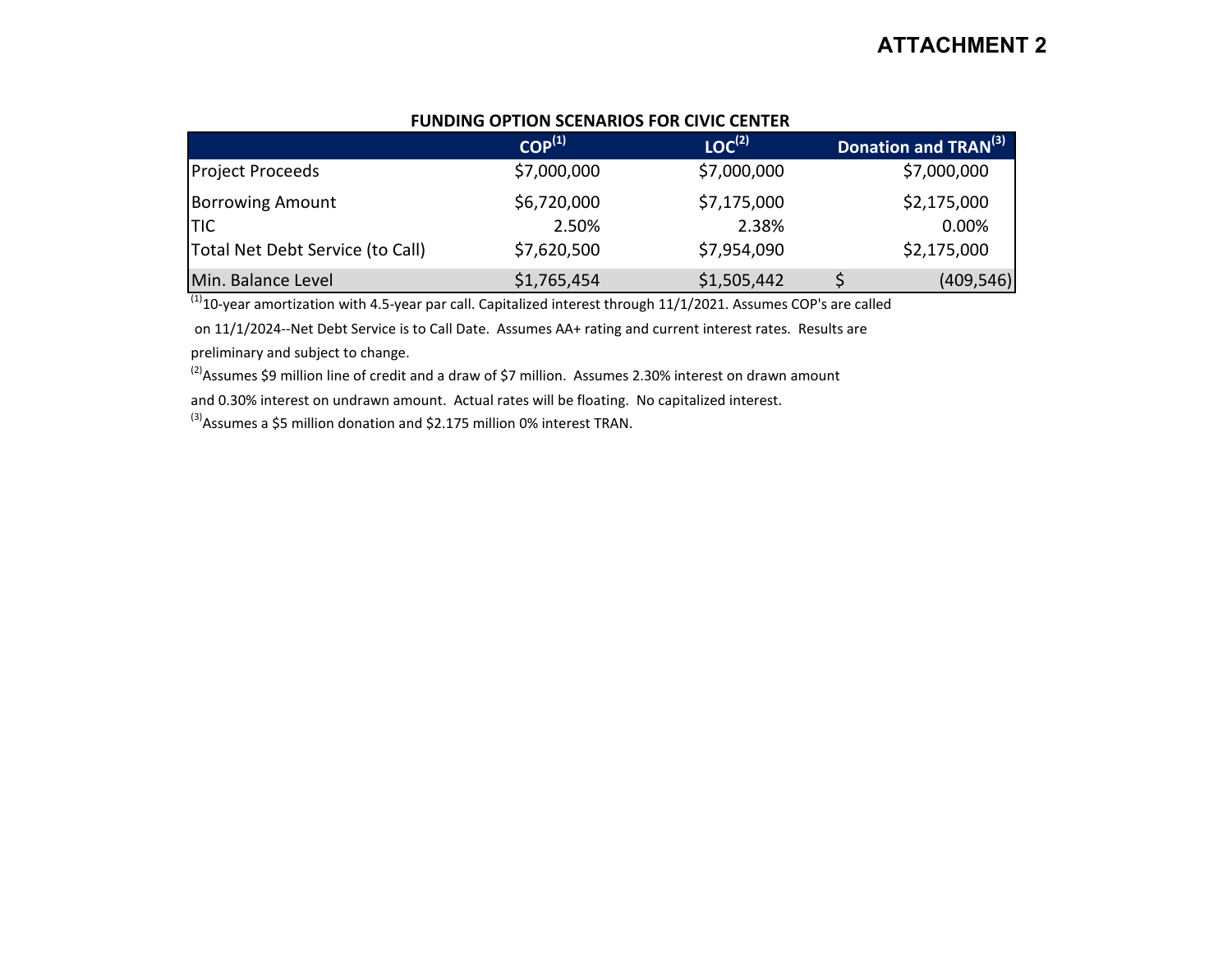| <b>Available Project Cash</b>                    |                 |            |
|--------------------------------------------------|-----------------|------------|
| Unallocated General Fund Balance-ending FY 18/19 | $1 \text{ }$ \$ | 17.437.410 |
| <b>CIP Fund Balance</b>                          | 2 <sup>5</sup>  | 2.593.138  |
| <b>Facility Funds</b>                            |                 | 505,000    |
| Atherton Now Funds-Reduced by \$1 Million        | $\mathfrak{F}$  | 3.476.976  |
|                                                  |                 | 24,012,524 |

**Available Project COP AMOUNT: \$7 Million**<br>**COP ISSUANCE: May 202** Unallocated General Fund Balance-ending FY 18/19 **1** \$ 17,437,410 **COP ISSUANCE: May 2020 COLOGYTY FUNDING HORIZON: 10-Years; 5 Year Call**<br> **EST. ANNUAL DEBT SERVICE: \$1.041 M EST. ANNUAL DEBT SERVICE: \$1.041 M** 

# **<sup>5</sup> COP Proceeds 7 Million; 10 Year Horizon; 5 Year Call**

| <b>Expenditures</b>           | <b>General Fund Ops</b>              | Project                  | <b>GF Revenue</b>   | <b>COP Debt Service   GF Revenue   Running Balance</b> |                    |                         |                                |               |        |            |                         |                                       |                           |                             |
|-------------------------------|--------------------------------------|--------------------------|---------------------|--------------------------------------------------------|--------------------|-------------------------|--------------------------------|---------------|--------|------------|-------------------------|---------------------------------------|---------------------------|-----------------------------|
|                               | (average)                            |                          | <b>Property Tax</b> |                                                        | Other              | 24,012,524              |                                |               |        |            |                         |                                       |                           |                             |
| <b>July 2019</b>              | (1,650,000)                          | (983.533                 |                     |                                                        | 457.258            | 21,836,249              |                                |               |        |            |                         |                                       |                           |                             |
| August 2019                   | (1, 200, 000)                        | (540, 673)               |                     |                                                        | \$1,288,745        | 21,384,321              |                                |               |        |            |                         |                                       |                           |                             |
| September 2019                | (1,425,000)<br>I \$                  | (605, 658)               |                     |                                                        | 544,216            | 19,897,879              |                                |               |        |            |                         |                                       |                           |                             |
| October 2019                  | (1,225,000)                          | (997,235                 |                     |                                                        | 431,000            | 18,106,644              | <b>COP Issuance</b>            |               |        |            |                         |                                       |                           |                             |
| November 2019                 | (1, 125, 000)                        | (973, 258)               |                     |                                                        | 325,000            | 16.333.386              | Project Fund                   | 7,000,000     |        |            |                         |                                       |                           |                             |
| December 2019                 | (1, 260, 000)                        | (3.339.879)              | 5,055,000           |                                                        | 500,000            | 17,288,507              |                                |               |        |            |                         |                                       |                           |                             |
| January 2020                  | (1,220,000)                          | (3, 515, 827)            | 835,834             |                                                        | 470,000            | 13,858,514              |                                |               |        |            |                         |                                       |                           |                             |
| February 2020                 | (1, 118, 000)<br>IS.                 | (3,373,292)              | 613,647             |                                                        | 400,000            | 10.380.869              | <b>Balance Level Cutoff:</b>   | \$4,700,000   |        |            |                         |                                       |                           |                             |
| March 2020                    | (1,035,000)                          | (2,898,537)              |                     |                                                        | 480,000            | 6,927,332               |                                |               |        |            |                         |                                       |                           |                             |
| April 2020                    | (1.110.000                           | (1.665.206               |                     |                                                        | 500,000            |                         | <b>Running Balance Minimum</b> | \$ 1,765,454  |        |            |                         |                                       |                           |                             |
| May 2020                      | (1.185.000)                          | (1.090.984)              | 5,055,000           | 7.000.000                                              | 400,000            | 14,831,142              | In Month / Year                | November 2021 |        |            |                         |                                       |                           |                             |
| June 2020                     | (1, 150, 000)                        | (1, 413, 381)            | 613,647             |                                                        | 300,000            | 13,181,408              |                                |               |        |            |                         |                                       |                           |                             |
| <b>July 2020</b>              | (2, 150, 000)<br>I \$<br>(1,230,000) | (1.067.417<br>(914, 156) |                     |                                                        | 500,000<br>400,000 | 10.463.991<br>8,719,835 |                                |               |        |            |                         |                                       |                           |                             |
| August 2020<br>September 2020 | (1.510.000                           | (1,092,297)              |                     |                                                        | 430,000            | 6,547,538               |                                |               |        |            |                         |                                       |                           |                             |
| October 2020                  | (1,375,000)                          | (1.146.870               |                     |                                                        | 445.000            | 4.470.6                 |                                |               |        |            |                         |                                       |                           |                             |
| November 2020                 | (1, 175, 000)                        | (864, 242)               |                     |                                                        | 325,000            |                         |                                |               |        |            |                         |                                       |                           |                             |
| December 2020                 | (1,450,000)<br>IS.                   | (619, 033)               | 5,434,000           |                                                        | 500,000            | 6,621,393               | Period No.                     | Principal     | Coupon | Interest   |                         | Debt Service Principal Redeemed Total |                           | Annual Debt Service to Call |
| January 2021                  | (1,232,000)                          | (366, 989)               | 1,313,000           |                                                        | 475,000            | 6,810,404               |                                |               |        |            |                         |                                       |                           |                             |
| February 2021                 | $\mathbb{R}$<br>(1.040.000           | (317.259)                | 610,000             |                                                        | 375,000            | 6.438.145               |                                |               |        |            |                         |                                       |                           |                             |
| March 2021                    | (1,057,000)                          | (180.097                 |                     |                                                        | 465,000            | 5,666,048               |                                |               |        |            |                         |                                       |                           |                             |
| April 2021                    | (1,120,000)                          | (210, 905)               | 610,000             | (1,000,000)                                            | 373,000            | 4.318.14                | <b>FFE</b>                     |               | $\sim$ | 168,000.00 | 168,000.00              | $\sim$                                | 168,000.00                |                             |
| May 2021                      | (1.065.000)<br>IS.                   | (271, 229)               | 5,434,100           |                                                        | 425,000            | 8,841,014               |                                | 705,000.00    | 0.05   | 168,000.00 | 873,000.00              |                                       | 873,000.00                | 1,041,000.00                |
| June 2021                     | (1,075,000)                          | (161, 618)               |                     |                                                        | 300,500            | 7,904,896               |                                |               | $\sim$ | 150,375.00 | 150,375.00              | $\sim$                                | 150,375.00                |                             |
| <b>July 2021</b>              | (2,500,000)                          | (134, 442)               |                     |                                                        | 490.000            | 5,760,454               |                                | 740,000.00    | 0.05   | 150,375.00 | 890,375.00              |                                       | 890,375.00                | 1,040,750.00                |
| August 2021                   | $\mathbb{S}$<br>(1.400.000)          |                          |                     |                                                        | 460.000            | 4,820,454               |                                | $\sim$        | $\sim$ | 131,875.00 | 131,875.00              | $\sim$                                | 131,875.00                | $\sim 100$                  |
| September 2021                | $\mathbf{R}$<br>(1,550,000)          |                          |                     |                                                        | 420,000            | 3.690 <sub>A</sub>      |                                | 775,000.00    | 0.05   | 131,875.00 | 906,875.00              | 4,500,000.00                          | 5,406,875.00              | 5,538,750.00                |
| October 2021                  | (1,475,000)<br>I \$                  |                          |                     |                                                        | 500,000            | $-2.715.45$             | 10                             |               |        |            |                         |                                       |                           |                             |
| November 2021                 | (1,375,000)                          |                          |                     |                                                        | 425,000            | -1-76:                  | 11                             |               |        |            |                         |                                       |                           |                             |
| December 2021                 | (1,425,000)<br>$\sim$                |                          | 5,822,000<br>. ድ    |                                                        | 525,000            | 6,687,454               | 12                             |               |        |            |                         |                                       |                           |                             |
| January 2022                  | (1,350,000)                          |                          | 1,326,130           |                                                        | 550,000            | 7,213,584               | 13                             |               |        |            |                         |                                       |                           |                             |
| February 2022                 | (1,025,000)<br>IS.                   |                          | 450,000             |                                                        | 375,000            | 7,013,584               | 14                             |               |        |            |                         |                                       |                           |                             |
| March 2022<br>April 2022      | (1,032,000)<br>(1,025,000)           |                          |                     |                                                        | 450,000<br>400,000 | 6,431,584<br>5,806,584  | 15<br>16                       |               |        |            |                         |                                       |                           |                             |
| May 2022                      | (1,075,000)                          |                          | 5,700,000           | (168,000)                                              | 450,000            |                         | 10,713,584 Debt Service<br>17  |               |        |            |                         |                                       |                           |                             |
| <b>June 2022</b>              | $\mathbf{s}$<br>(1.095.000           |                          | 274.000             |                                                        | 374.000            | 10.266.584              | 18                             |               |        |            |                         |                                       |                           |                             |
| <b>July 2022</b>              | (2,700,000)                          |                          |                     |                                                        | 500,000            | 8,066,584               | 19                             |               |        |            |                         |                                       |                           |                             |
| August 2022                   | (1,500,000)<br>I \$                  |                          |                     |                                                        | 400,000            | 6,966,584               | 20                             |               |        |            |                         |                                       |                           |                             |
| September 2022                | (1,575,000)                          |                          |                     |                                                        | 410,000            | 5,801,584               | 21                             |               |        |            |                         |                                       |                           |                             |
| October 2022                  | (1.485.000)                          |                          |                     |                                                        | 475,000            | 4,791,584               | 22                             |               |        |            |                         |                                       |                           |                             |
| November 2022                 | (1.410.000)                          |                          |                     | (873,000)                                              | 375,000            | 2.883                   | Debt Service<br>23             |               |        |            |                         |                                       |                           |                             |
| December 2022                 | (1,425,000)                          |                          | 6,116,000           |                                                        | 500,000            | 8,074,584               | 24                             |               |        |            |                         |                                       |                           |                             |
| January 2023                  | (1,360,000)<br>IS.                   |                          | 1,339,391<br>I \$   |                                                        | 450,000            | 8,503,975               | 25                             |               |        |            |                         |                                       |                           |                             |
| February 2023                 | (1,050,000                           |                          | - \$<br>531,000     |                                                        | 375,000            | 8,359,975               | 26                             |               |        |            |                         |                                       |                           |                             |
| March 2023                    | (1,095,000)<br>$\mathbf{R}$          |                          |                     |                                                        | 400,000            | 7,664,975               | 27                             |               |        |            |                         |                                       |                           |                             |
| April 2023                    | $\mathbb{R}$<br>(1, 155, 000)        |                          |                     |                                                        | 350,000            | 6,859,975               | 28                             |               |        |            |                         |                                       |                           |                             |
| May 2023                      | (1,160,000)                          |                          | 5,925,000           | (150, 375)                                             | 450,000            |                         | 11,924,600 Debt Service<br>29  |               |        |            |                         |                                       |                           |                             |
| June 2023                     | (1, 163, 000)<br>I \$                |                          | 590,000<br>- S      |                                                        | 403,000            | 11,754,600              | 30                             |               |        |            |                         |                                       |                           |                             |
| <b>July 2023</b>              | (2,650,000)<br>l SS<br>(1.550.000)   |                          |                     |                                                        | 418,000<br>460.000 | 9,522,600               | 31                             |               |        |            |                         |                                       |                           |                             |
| August 2023<br>September 2023 | (1,525,000)<br>$\mathbf{s}$          |                          |                     |                                                        | 408,000 \$         | 8,432,600<br>7,315,600  | 32<br>33                       |               |        |            |                         |                                       |                           |                             |
| October 2023                  | (1,400,000)                          |                          |                     |                                                        | 509,000 \$         | 6,424,600               | 34                             |               |        |            |                         |                                       |                           |                             |
| November 2023                 | (1,375,000)                          |                          |                     | (890, 375)                                             | 412,000            | $-4.571.2$              | 35<br>Debt Service             |               |        |            |                         |                                       |                           |                             |
| December 2023                 | (1,375,000)                          |                          | 6,478,000<br>IS.    |                                                        | 600,000            | 10,274,225              | 36                             |               |        |            |                         |                                       |                           |                             |
| January 2024                  | (1.460.000)                          |                          | 1,352,785<br>. ድ    |                                                        | 450,000            | 10,617,010              | 37                             |               |        |            |                         |                                       |                           |                             |
| February 2024                 | (1, 150, 000)                        |                          | 531,000             |                                                        | 375,000            | 10,373,010              | 38                             |               |        |            |                         |                                       |                           |                             |
| March 2024                    | (1, 114, 000)                        |                          |                     |                                                        | 400,000            | 9,659,010               | 39                             |               |        |            |                         |                                       |                           |                             |
| April 2024                    | (1, 155, 000)                        |                          |                     |                                                        | 350,000            | 8,854,010               | 40                             |               |        |            |                         |                                       |                           |                             |
| May 2024                      | (1,160,000)                          |                          | 6,022,000           | (131, 875)                                             | 450,000            |                         | 14,034,135 Debt Service<br>41  |               |        |            |                         |                                       |                           |                             |
| June 2024                     | (1.163.000)                          |                          | 590,000             |                                                        | 403,000            | 13,864,135              |                                |               |        |            |                         |                                       |                           |                             |
| July 2024                     | (2.650.000)                          |                          |                     |                                                        | 418,000            | 11.632.135              | Total                          | 2,220,000.00  |        |            | 900,500.00 3,120,500.00 |                                       | 4,500,000.00 7,620,500.00 | 7,620,500.00                |
| August 2024                   | $\mathbf{R}$<br>(1,450,000)          |                          |                     |                                                        | 460,000            | 10,642,135              |                                |               |        |            |                         |                                       |                           |                             |
| September 2024                | (1,425,000)<br>I \$                  |                          |                     |                                                        | 408,000            | 9,625,135               |                                |               |        |            |                         |                                       |                           |                             |
| October 2024                  | $\sqrt{3}$<br>(1,300,000)            |                          |                     |                                                        | 509,000            | 8,834,135               |                                |               |        |            |                         |                                       |                           |                             |
| November 2024                 | l \$<br>(1, 275, 000)                |                          |                     | $(5,406,875)$ \$                                       | 412,000            |                         | Debt Service Call              |               |        |            |                         |                                       |                           |                             |

December 2024 \$ (1,375,000) \$ 7,188,510 \$ 600,000 \$ 8,977,770 **\$ (90,139,000) \$ (28,744,017) \$ 75,810,044**

# ATHERTON CIVIC CENTER CASH FLOW ANALYSIS

# **ATTACHMENT 3**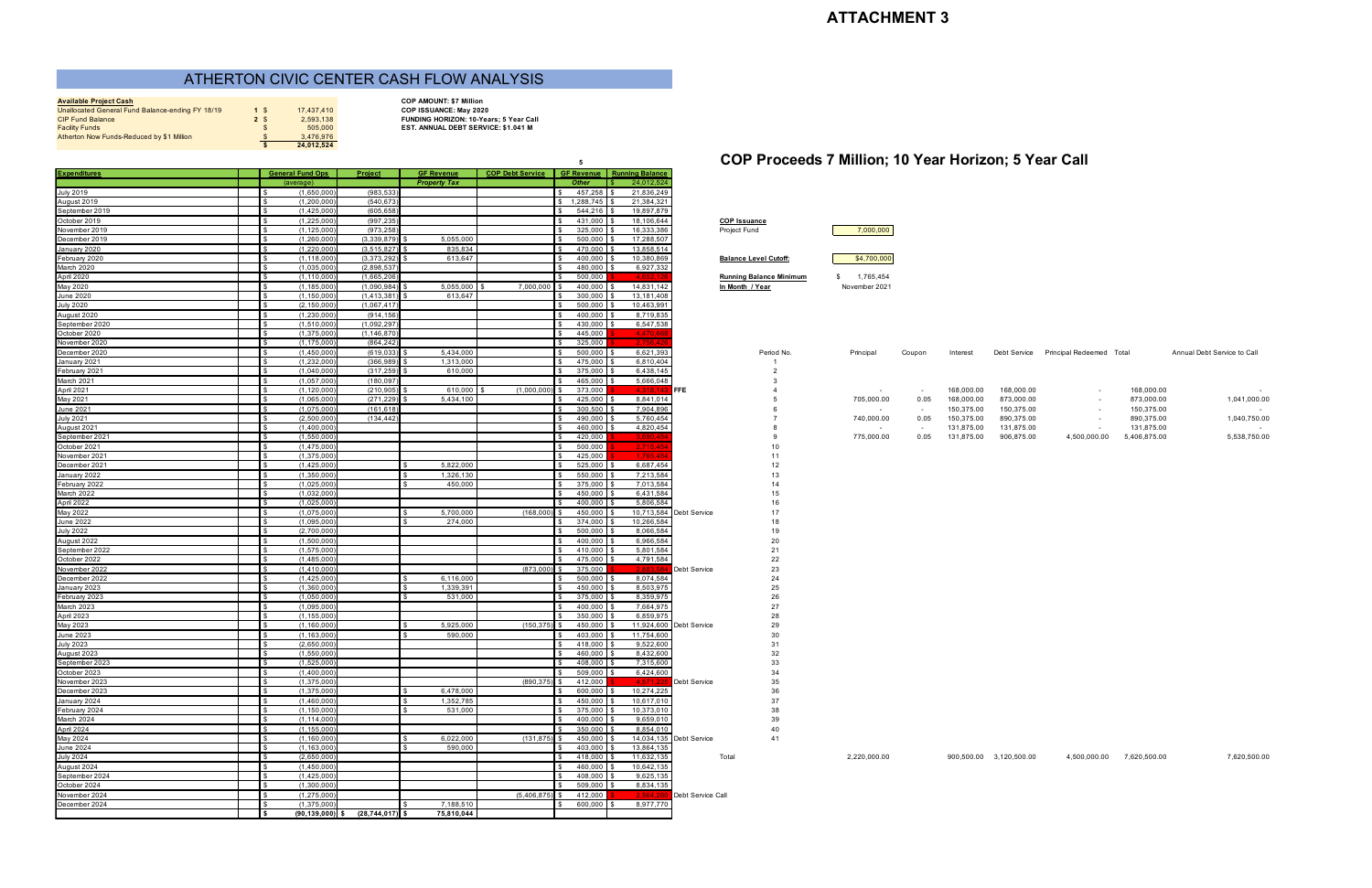# **Available Project Cash**

| Atherton Now Funds-Reduced by \$1 Million        | $\mathfrak{L}$<br>\$ | 3.476.976<br>24,012,524 |
|--------------------------------------------------|----------------------|-------------------------|
|                                                  |                      |                         |
| <b>Facility Funds</b>                            | \$                   | 505,000                 |
| <b>CIP Fund Balance</b>                          | \$                   | 2,593,138               |
| Unallocated General Fund Balance-ending FY 18/19 | \$                   | 17,437,410              |
|                                                  |                      |                         |

**LINE OF CREDIT AMOUNT: \$9 Million ISSUANCE: \$7 Million FUNDING HORIZON: 5-Years EST. ANNUAL DEBT SERVICE: \$87K** 

| UPDATED DRAW DOWN SCHEDULE |             |                                            |                    |                                        |                                           |                                            |                             |                                    |  |  |  |  |
|----------------------------|-------------|--------------------------------------------|--------------------|----------------------------------------|-------------------------------------------|--------------------------------------------|-----------------------------|------------------------------------|--|--|--|--|
| <b>Expenditures</b>        |             | <b>General Fund Ops</b>                    | <b>Project</b>     | <b>GF Revenue</b>                      | <b>COP Debt Service</b>                   | <b>GF</b> Revenue                          | <b>Running Balance</b>      |                                    |  |  |  |  |
|                            |             | (average)                                  |                    | <b>Property Tax</b>                    |                                           | <b>Other</b>                               | 24,012,524<br>$\sqrt[6]{3}$ |                                    |  |  |  |  |
| <b>July 2019</b>           |             | (1,650,000)<br>$\boldsymbol{\mathsf{S}}$   | (983, 533)         |                                        |                                           | $457,258$ \$<br>\$                         | 21,836,249                  |                                    |  |  |  |  |
| August 2019                |             | $\boldsymbol{\mathsf{S}}$<br>(1, 200, 000) | (540, 673)         |                                        |                                           | $1,288,745$ \$<br>\$                       | 21,384,321                  |                                    |  |  |  |  |
| September 2019             |             | $\boldsymbol{\mathsf{S}}$<br>(1,425,000)   | (605, 658)         |                                        |                                           | $544,216$ \$<br>$\sqrt[6]{2}$              | 19,897,879                  |                                    |  |  |  |  |
| October 2019               |             | \$<br>(1, 225, 000)                        | (997, 235)         |                                        |                                           | 431,000 \$<br>\$                           | 18,106,644                  |                                    |  |  |  |  |
| November 2019              |             | $\sqrt[6]{\frac{1}{2}}$<br>(1, 125, 000)   | (973, 258)         |                                        |                                           | $325,000$ \$<br>\$                         | 16,333,386                  |                                    |  |  |  |  |
| December 2019              |             | $\sqrt[6]{2}$<br>(1,260,000)               | $(3,339,879)$ \$   | 5,055,000                              |                                           | $500,000$ \$<br>$\sqrt[6]{2}$              | 17,288,507                  |                                    |  |  |  |  |
| January 2020               | <b>ERAF</b> | \$<br>(1, 220, 000)                        | $(3,515,827)$ \$   | 835,834                                |                                           | 470,000 \$<br>\$                           | 13,858,514                  |                                    |  |  |  |  |
| February 2020              |             | \$<br>(1, 118, 000)                        | $(3,373,292)$ \$   | 613,647                                |                                           | 400,000 \$<br>$\sqrt[6]{2}$                | 10,380,869                  |                                    |  |  |  |  |
| March 2020                 |             | $\boldsymbol{\mathsf{S}}$<br>(1,035,000)   | (2,898,537)        |                                        |                                           | 480,000 \$<br>$\sqrt[6]{2}$                | 6,927,332                   |                                    |  |  |  |  |
| April 2020                 |             | \$<br>(1, 110, 000)                        | (1,665,206)        |                                        |                                           | $\mathfrak{S}$<br>500,000                  | 4,652,126                   |                                    |  |  |  |  |
| May 2020                   |             | $\boldsymbol{\mathsf{S}}$<br>(1, 185, 000) | $(1,090,984)$ \$   | $5,055,000$ \$                         | $7,000,000$ \$                            | 400,000 \$                                 | 14,831,142                  |                                    |  |  |  |  |
| <b>June 2020</b>           |             | $\boldsymbol{\mathsf{S}}$<br>(1, 150, 000) | $(1, 413, 381)$ \$ | 613,647                                |                                           | $300,000$ \$<br>$\sqrt[6]{2}$              | 13,181,408                  |                                    |  |  |  |  |
| <b>July 2020</b>           |             | \$<br>(2, 150, 000)                        | (1,067,417)        |                                        |                                           | $500,000$ \$<br>\$                         | 10,463,991                  |                                    |  |  |  |  |
| August 2020                |             | $\boldsymbol{\mathsf{S}}$<br>(1,230,000)   | (914, 156)         |                                        |                                           | 400,000 \$<br>$\sqrt[6]{2}$                | 8,719,835                   |                                    |  |  |  |  |
| September 2020             |             | $\boldsymbol{\mathsf{S}}$<br>(1,510,000)   | (1,092,297)        |                                        |                                           | $430,000$ \$<br>$\sqrt[6]{2}$              | 6,547,538                   |                                    |  |  |  |  |
| October 2020               |             | \$<br>(1,375,000)                          | (1, 146, 870)      |                                        |                                           | $\mathfrak{S}$<br>445,000                  | 4,470,668                   |                                    |  |  |  |  |
| November 2020              |             | $\sqrt[6]{\frac{1}{2}}$<br>(1, 175, 000)   | (864, 242)         |                                        | $\sqrt[6]{\frac{1}{2}}$<br>$(87, 144)$ \$ | 325,000                                    | 2,669,282                   | <b>Line of Credit Interest</b>     |  |  |  |  |
| December 2020              |             | $\boldsymbol{\mathsf{S}}$<br>(1,450,000)   | $(619, 033)$ \$    | 5,434,000                              |                                           | $500,000$ \$<br>$\boldsymbol{\mathsf{\$}}$ | 6,534,249                   |                                    |  |  |  |  |
| January 2021               |             | \$<br>(1,232,000)                          | $(366,989)$ \$     | 1,313,000                              |                                           | 475,000 \$<br>\$                           | 6,723,260                   |                                    |  |  |  |  |
| February 2021              |             | $\boldsymbol{\mathsf{S}}$<br>(1,040,000)   | $(317, 259)$ \$    | 610,000                                |                                           | 375,000 \$<br>$\sqrt[6]{2}$                | 6,351,001                   |                                    |  |  |  |  |
| March 2021                 |             | $\sqrt[6]{2}$<br>(1,057,000)               | (180, 097)         |                                        |                                           | 465,000 \$<br>\$                           | 5,578,904                   |                                    |  |  |  |  |
| April 2021                 |             | \$<br>(1, 120, 000)                        | $(210, 905)$ \$    | 610,000 $\sqrt{$}$                     | $(1,000,000)$ \$                          | 373,000                                    | 4,230,999                   | FF&E                               |  |  |  |  |
| May 2021                   |             | \$<br>(1,065,000)                          | $(271, 229)$ \$    | $5,434,100$ \$                         | $(85, 724)$ \$                            | $425,000$ \$                               |                             | 8,668,146 Line of Credit Interest  |  |  |  |  |
| <b>June 2021</b>           |             | $\boldsymbol{\mathsf{S}}$<br>(1,075,000)   | (161, 618)         |                                        |                                           | $300,500$ \$<br>$\boldsymbol{\mathsf{\$}}$ | 7,732,028                   |                                    |  |  |  |  |
| <b>July 2021</b>           |             | \$<br>(2,500,000)                          | (134, 442)         |                                        |                                           | 490,000 \$<br>\$                           | 5,587,586                   |                                    |  |  |  |  |
| August 2021                |             | $\boldsymbol{\mathsf{S}}$<br>(1,400,000)   |                    |                                        |                                           | 460,000<br>\$                              | 4,647,586                   |                                    |  |  |  |  |
| September 2021             |             | $\sqrt[6]{2}$<br>(1,550,000)               |                    |                                        |                                           | 420,000<br>$\sqrt[6]{2}$                   | 3,517,586                   |                                    |  |  |  |  |
| October 2021               |             | $\boldsymbol{\mathsf{S}}$<br>(1,475,000)   |                    |                                        |                                           | \$<br>500,000                              | 2,542,586                   |                                    |  |  |  |  |
| November 2021              |             | $\boldsymbol{\mathsf{S}}$<br>(1,375,000)   |                    |                                        | $(87, 144)$ \$                            | 425,000                                    |                             | 1,505,442 Line of Credit Interest  |  |  |  |  |
| December 2021              |             | $\boldsymbol{\mathsf{\$}}$<br>(1,425,000)  |                    | $\sqrt[6]{3}$<br>5,822,000             |                                           | $\sqrt{3}$<br>$525,000$ \$                 | 6,427,442                   |                                    |  |  |  |  |
| January 2022               |             | $\sqrt[6]{2}$<br>(1,350,000)               |                    | $\boldsymbol{\mathsf{S}}$<br>1,326,130 |                                           | $550,000$ \$<br>$\sqrt{2}$                 | 6,953,572                   |                                    |  |  |  |  |
| February 2022              |             | $\boldsymbol{\mathsf{S}}$<br>(1,025,000)   |                    | \$<br>450,000                          |                                           | $375,000$ \$<br>$\sqrt[6]{2}$              | 6,753,572                   |                                    |  |  |  |  |
| March 2022                 |             | $\boldsymbol{\mathsf{S}}$<br>(1,032,000)   |                    |                                        |                                           | $450,000$ \$<br>$\sqrt[6]{2}$              | 6,171,572                   |                                    |  |  |  |  |
| April 2022                 |             | $\sqrt[6]{\frac{1}{2}}$<br>(1,025,000)     |                    |                                        |                                           | $400,000$ \$<br>\$                         | 5,546,572                   |                                    |  |  |  |  |
| May 2022                   |             | $\boldsymbol{\mathsf{S}}$<br>(1,075,000)   |                    | 5,700,000<br>- \$                      | $(85, 724)$ \$                            | 450,000 \$                                 |                             | 10,535,848 Line of Credit Interest |  |  |  |  |
| <b>June 2022</b>           |             | $\boldsymbol{\mathsf{S}}$<br>(1,095,000)   |                    | 274,000<br>$\sqrt[6]{3}$               |                                           | $374,000$ \$<br>$\sqrt[6]{\frac{1}{2}}$    | 10,088,848                  |                                    |  |  |  |  |

# ATHERTON CIVIC CENTER CASH FLOW ANALYSIS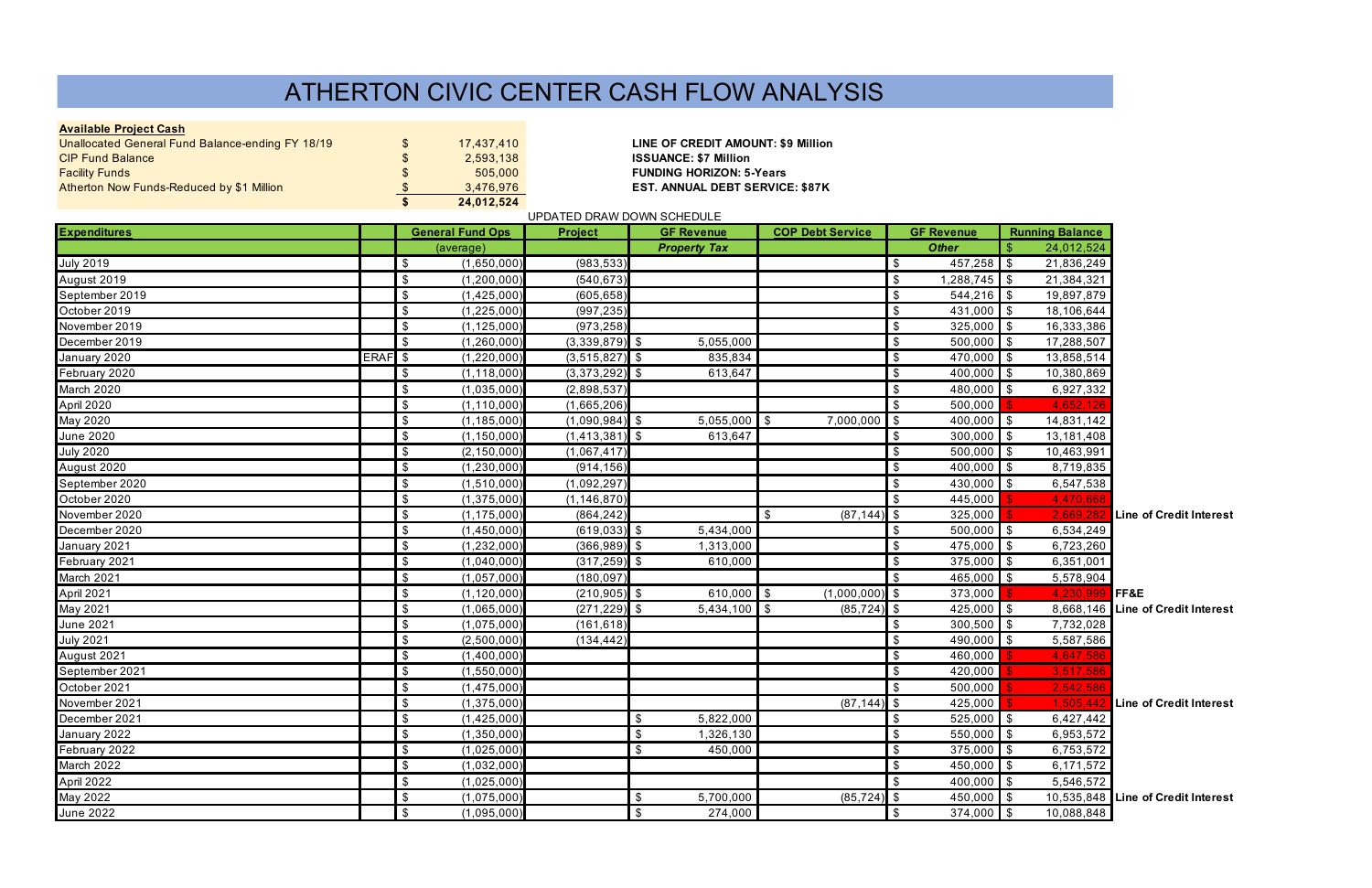| <b>July 2022</b>  | $\boldsymbol{\mathsf{S}}$ | (2,700,000)         |                     |                |            |                  | $\sqrt[6]{3}$              | $500,000$ \$       | 7,888,848  |                                    |
|-------------------|---------------------------|---------------------|---------------------|----------------|------------|------------------|----------------------------|--------------------|------------|------------------------------------|
| August 2022       | $\sqrt[6]{\frac{1}{2}}$   | (1,500,000)         |                     |                |            |                  | $$^{\circ}$                | $400,000$ \$       | 6,788,848  |                                    |
| September 2022    | $\boldsymbol{\mathsf{S}}$ | (1, 575, 000)       |                     |                |            |                  | \$                         | $410,000$ \$       | 5,623,848  |                                    |
| October 2022      | \$                        | (1,485,000)         |                     |                |            |                  | \$                         | 475,000            | 4,613,848  |                                    |
| November 2022     | $\sqrt[6]{\frac{1}{2}}$   | (1,410,000)         |                     |                |            | $(87, 144)$ \$   |                            | 375,000            | 3,491,704  | Line of Credit Interest            |
| December 2022     | $\sqrt[6]{\frac{1}{2}}$   | (1,425,000)         |                     | $\mathbb{S}$   | 6,116,000  |                  |                            | $500,000$ \$       | 8,682,704  |                                    |
| January 2023      | $\boldsymbol{\mathsf{S}}$ | (1,360,000)         |                     | $\mathfrak{S}$ | 1,339,391  |                  | \$                         | $450,000$ \$       | 9,112,095  |                                    |
| February 2023     | $\boldsymbol{\mathsf{S}}$ | (1,050,000)         |                     | $\frac{1}{2}$  | 531,000    |                  | \$                         | $375,000$ \$       | 8,968,095  |                                    |
| <b>March 2023</b> | $\boldsymbol{\mathsf{S}}$ | (1,095,000)         |                     |                |            |                  | -\$                        | $400,000$ \$       | 8,273,095  |                                    |
| <b>April 2023</b> | \$                        | (1, 155, 000)       |                     |                |            |                  | \$                         | $350,000$ \$       | 7,468,095  |                                    |
| May 2023          | $\boldsymbol{\mathsf{S}}$ | (1, 160, 000)       |                     | $\mathbb{S}$   | 5,925,000  | $(85, 724)$ \$   |                            | 450,000 \$         |            | 12,597,371 Line of Credit Interest |
| June 2023         | $\boldsymbol{\mathsf{S}}$ | (1, 163, 000)       |                     | $\mathfrak{S}$ | 590,000    |                  | \$                         | $403,000$ \$       | 12,427,371 |                                    |
| <b>July 2023</b>  | $\boldsymbol{\mathsf{S}}$ | (2,650,000)         |                     |                |            |                  | \$                         | 418,000 \$         | 10,195,371 |                                    |
| August 2023       | $\boldsymbol{\mathsf{S}}$ | (1,550,000)         |                     |                |            |                  | \$                         | $460,000$ \$       | 9,105,371  |                                    |
| September 2023    | $\sqrt[6]{\frac{1}{2}}$   | (1,525,000)         |                     |                |            |                  | \$                         | 408,000 \$         | 7,988,371  |                                    |
| October 2023      | $\boldsymbol{\mathsf{S}}$ | (1,400,000)         |                     |                |            |                  | $\boldsymbol{\mathsf{\$}}$ | $509,000$ \$       | 7,097,371  |                                    |
| November 2023     | $\boldsymbol{\mathsf{S}}$ | (1, 375, 000)       |                     |                |            | $(87, 144)$ \$   |                            | $412,000$ \$       |            | 6,047,227 Line of Credit Interest  |
| December 2023     | $\mathfrak{S}$            | (1,375,000)         |                     | \$             | 6,478,000  |                  | \$                         | $600,000$ \$       | 11,750,227 |                                    |
| January 2024      | \$                        | (1,460,000)         |                     | \$             | 1,352,785  |                  | \$                         | 450,000 \$         | 12,093,012 |                                    |
| February 2024     | $\boldsymbol{\mathsf{S}}$ | (1, 150, 000)       |                     | $\mathfrak{S}$ | 531,000    |                  | \$                         | $375,000$ \$       | 11,849,012 |                                    |
| March 2024        | $\boldsymbol{\mathsf{S}}$ | (1, 114, 000)       |                     |                |            |                  | $\sqrt[6]{\frac{1}{2}}$    | $400,000$ \$       | 11,135,012 |                                    |
| April 2024        | $\boldsymbol{\mathsf{S}}$ | (1, 155, 000)       |                     |                |            |                  | \$                         | $350,000$ \$       | 10,330,012 |                                    |
| May 2024          | $\sqrt[6]{\frac{1}{2}}$   | (1, 160, 000)       |                     | \$             | 6,022,000  | $(86, 197)$ \$   |                            | 450,000 \$         |            | 15,555,815 Line of Credit Interest |
| <b>June 2024</b>  | \$                        | (1, 163, 000)       |                     | \$             | 590,000    |                  | - \$                       | 403,000 \$         | 15,385,815 |                                    |
| <b>July 2024</b>  | \$                        | (2,650,000)         |                     |                |            |                  | \$                         | 418,000 $\sqrt{$}$ | 13,153,815 |                                    |
| August 2024       | $\boldsymbol{\mathsf{S}}$ | (1,450,000)         |                     |                |            |                  | \$                         | $460,000$ \$       | 12,163,815 |                                    |
| September 2024    | $\boldsymbol{\mathsf{S}}$ | (1,425,000)         |                     |                |            |                  | \$                         | 408,000 \$         | 11,146,815 |                                    |
| October 2024      | $\boldsymbol{\mathsf{S}}$ | (1,300,000)         |                     |                |            |                  | -\$                        | $509,000$ \$       | 10,355,815 |                                    |
| November 2024     | $\sqrt[6]{\frac{1}{2}}$   | (1, 275, 000)       |                     |                |            | $(7,262,144)$ \$ |                            | 412,000            | 2,230,670  | Line of Credit                     |
| December 2024     | $\boldsymbol{\mathsf{S}}$ | (1, 375, 000)       |                     | \$             | 7,188,510  |                  | \$                         | $600,000$ \$       | 8,644,180  |                                    |
|                   | \$                        | $(90, 139, 000)$ \$ | $(28, 744, 017)$ \$ |                | 75,810,044 |                  |                            |                    |            |                                    |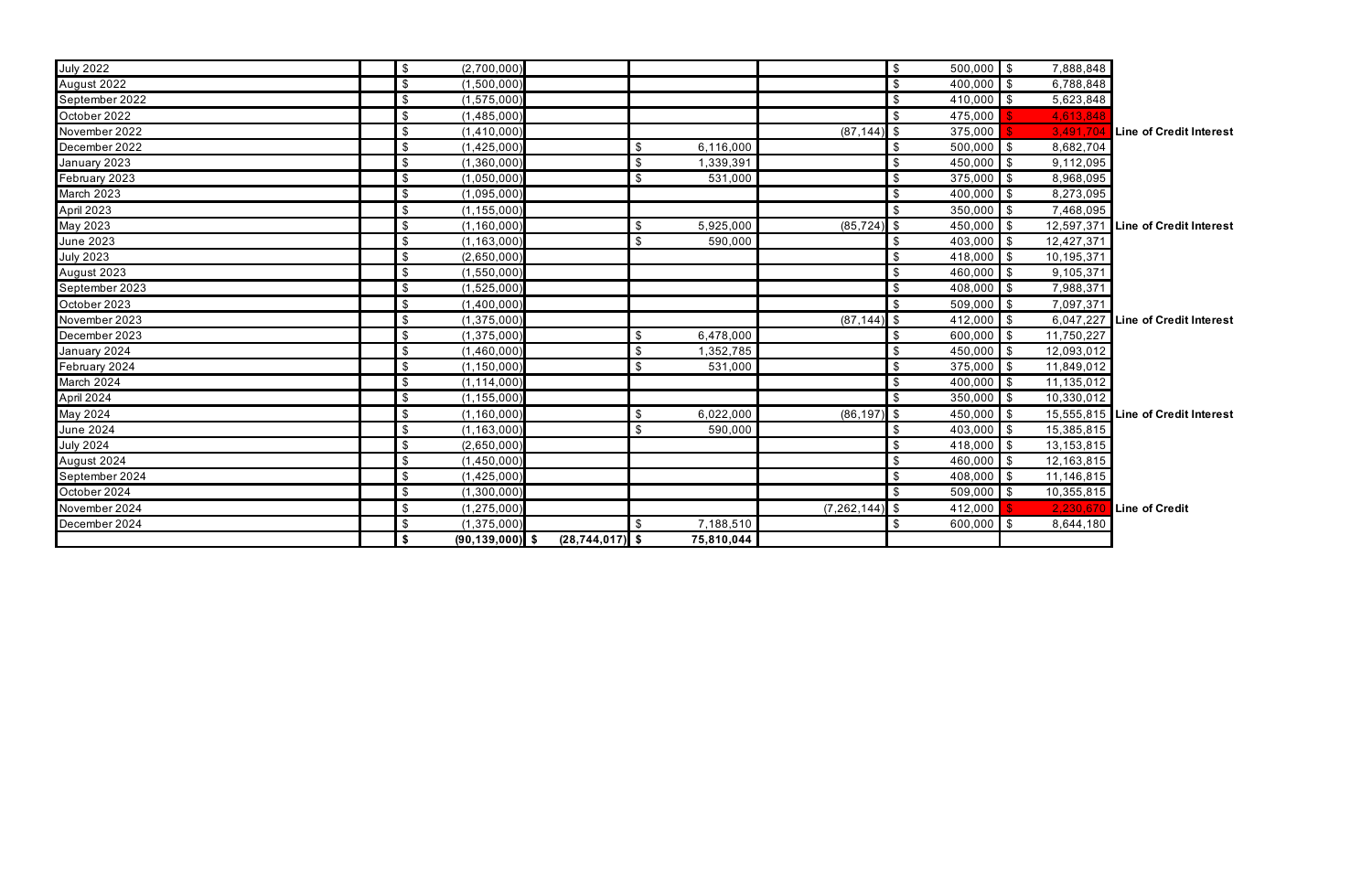| <b>Available Project Cash</b>                    |                           |            |
|--------------------------------------------------|---------------------------|------------|
| Unallocated General Fund Balance-ending FY 18/19 | \$                        | 17,437,410 |
| <b>CIP Fund Balance</b>                          | $\boldsymbol{\mathsf{s}}$ | 2,593,138  |
| <b>Facility Funds</b>                            | $\mathfrak{L}$            | 505,000    |
| Atherton Now Funds-Reduced by \$1 Million        | \$.                       | 3,476,976  |
|                                                  | S                         | 24,012,524 |

**Available Project Cash Donation AMOUNT: \$5 Million**<br>TRAN AMOUNT: \$2.175 Million **TRAN AMOUNT: \$2.175 Million** CIP Fund Balance \$ 2,593,138 **FUNDING HORIZON: unknown EST. ANNUAL DEBT SERVICE: \$2.175 M** 

| <b>Project</b><br><b>COP Debt Service</b><br><b>GF Revenue</b><br><b>Running Balance</b><br><b>General Fund Ops</b><br><b>GF Revenue</b><br><b>Expenditures</b><br>24,012,524<br>S<br><b>Property Tax</b><br><b>Other</b><br>(average)<br>(983, 533)<br>(1,650,000)<br>\$<br>$457,258$ \$<br><b>July 2019</b><br>\$<br>21,836,249<br>\$<br>(1,200,000)<br>(540, 673)<br>\$<br>$1,288,745$ \$<br>21,384,321<br>August 2019<br>(1,425,000)<br>$\sqrt[6]{3}$<br>$544,216$ \$<br>September 2019<br>\$<br>(605, 658)<br>19,897,879<br>$\sqrt[6]{3}$<br>\$<br>(1,225,000)<br>(997, 235)<br>$431,000$ \$<br>18,106,644<br>October 2019<br>(1, 125, 000)<br>\$<br>(973, 258)<br>\$<br>$325,000$ \$<br>16,333,386<br>November 2019<br>$\boldsymbol{\mathsf{S}}$<br>(1,260,000)<br>$(3,339,879)$ \$<br>$\sqrt[6]{3}$<br>$500,000$ \$<br>December 2019<br>5,055,000<br>17,288,507<br>ERAF <sup>S</sup><br>835,834<br>$\sqrt[6]{3}$<br>(1,220,000)<br>$(3,515,827)$ \$<br>470,000 \$<br>13,858,514<br>January 2020<br>\$<br>(1, 118, 000)<br>$(3,373,292)$ \$<br>\$<br>10,380,869<br>613,647<br>400,000 \$<br>February 2020<br>$\boldsymbol{\mathsf{\$}}$<br>$\sqrt[6]{3}$<br>March 2020<br>(1,035,000)<br>(2,898,537)<br>480,000 \$<br>6,927,332<br>$\sqrt[6]{3}$<br>$\boldsymbol{\mathsf{\$}}$<br>500,000<br>4,652,126<br>April 2020<br>(1, 110, 000)<br>(1,665,206)<br>(1, 185, 000)<br>$5,055,000$ \$<br>$5,000,000$ \$<br>May 2020<br>\$<br>$(1,090,984)$ \$<br>$400,000$ \$<br>12,831,142<br>(1, 150, 000)<br>$(1,413,381)$ \$<br>613,647<br>$300,000$ \$<br><b>June 2020</b><br>\$<br>\$<br>11,181,408 |  |
|---------------------------------------------------------------------------------------------------------------------------------------------------------------------------------------------------------------------------------------------------------------------------------------------------------------------------------------------------------------------------------------------------------------------------------------------------------------------------------------------------------------------------------------------------------------------------------------------------------------------------------------------------------------------------------------------------------------------------------------------------------------------------------------------------------------------------------------------------------------------------------------------------------------------------------------------------------------------------------------------------------------------------------------------------------------------------------------------------------------------------------------------------------------------------------------------------------------------------------------------------------------------------------------------------------------------------------------------------------------------------------------------------------------------------------------------------------------------------------------------------------------------------------------------------------------------------------------------------|--|
|                                                                                                                                                                                                                                                                                                                                                                                                                                                                                                                                                                                                                                                                                                                                                                                                                                                                                                                                                                                                                                                                                                                                                                                                                                                                                                                                                                                                                                                                                                                                                                                                   |  |
|                                                                                                                                                                                                                                                                                                                                                                                                                                                                                                                                                                                                                                                                                                                                                                                                                                                                                                                                                                                                                                                                                                                                                                                                                                                                                                                                                                                                                                                                                                                                                                                                   |  |
|                                                                                                                                                                                                                                                                                                                                                                                                                                                                                                                                                                                                                                                                                                                                                                                                                                                                                                                                                                                                                                                                                                                                                                                                                                                                                                                                                                                                                                                                                                                                                                                                   |  |
|                                                                                                                                                                                                                                                                                                                                                                                                                                                                                                                                                                                                                                                                                                                                                                                                                                                                                                                                                                                                                                                                                                                                                                                                                                                                                                                                                                                                                                                                                                                                                                                                   |  |
|                                                                                                                                                                                                                                                                                                                                                                                                                                                                                                                                                                                                                                                                                                                                                                                                                                                                                                                                                                                                                                                                                                                                                                                                                                                                                                                                                                                                                                                                                                                                                                                                   |  |
|                                                                                                                                                                                                                                                                                                                                                                                                                                                                                                                                                                                                                                                                                                                                                                                                                                                                                                                                                                                                                                                                                                                                                                                                                                                                                                                                                                                                                                                                                                                                                                                                   |  |
|                                                                                                                                                                                                                                                                                                                                                                                                                                                                                                                                                                                                                                                                                                                                                                                                                                                                                                                                                                                                                                                                                                                                                                                                                                                                                                                                                                                                                                                                                                                                                                                                   |  |
|                                                                                                                                                                                                                                                                                                                                                                                                                                                                                                                                                                                                                                                                                                                                                                                                                                                                                                                                                                                                                                                                                                                                                                                                                                                                                                                                                                                                                                                                                                                                                                                                   |  |
|                                                                                                                                                                                                                                                                                                                                                                                                                                                                                                                                                                                                                                                                                                                                                                                                                                                                                                                                                                                                                                                                                                                                                                                                                                                                                                                                                                                                                                                                                                                                                                                                   |  |
|                                                                                                                                                                                                                                                                                                                                                                                                                                                                                                                                                                                                                                                                                                                                                                                                                                                                                                                                                                                                                                                                                                                                                                                                                                                                                                                                                                                                                                                                                                                                                                                                   |  |
|                                                                                                                                                                                                                                                                                                                                                                                                                                                                                                                                                                                                                                                                                                                                                                                                                                                                                                                                                                                                                                                                                                                                                                                                                                                                                                                                                                                                                                                                                                                                                                                                   |  |
|                                                                                                                                                                                                                                                                                                                                                                                                                                                                                                                                                                                                                                                                                                                                                                                                                                                                                                                                                                                                                                                                                                                                                                                                                                                                                                                                                                                                                                                                                                                                                                                                   |  |
|                                                                                                                                                                                                                                                                                                                                                                                                                                                                                                                                                                                                                                                                                                                                                                                                                                                                                                                                                                                                                                                                                                                                                                                                                                                                                                                                                                                                                                                                                                                                                                                                   |  |
|                                                                                                                                                                                                                                                                                                                                                                                                                                                                                                                                                                                                                                                                                                                                                                                                                                                                                                                                                                                                                                                                                                                                                                                                                                                                                                                                                                                                                                                                                                                                                                                                   |  |
| $2,000,000$ \$<br>$\boldsymbol{\mathsf{S}}$<br>(2, 150, 000)<br>\$<br>$500,000$ \$<br><b>July 2020</b><br>(1,067,417)<br>10,463,991                                                                                                                                                                                                                                                                                                                                                                                                                                                                                                                                                                                                                                                                                                                                                                                                                                                                                                                                                                                                                                                                                                                                                                                                                                                                                                                                                                                                                                                               |  |
| (1, 230, 000)<br>(914, 156)<br>400,000 \$<br>8,719,835<br>August 2020<br>\$<br>\$                                                                                                                                                                                                                                                                                                                                                                                                                                                                                                                                                                                                                                                                                                                                                                                                                                                                                                                                                                                                                                                                                                                                                                                                                                                                                                                                                                                                                                                                                                                 |  |
| $\boldsymbol{\mathsf{\$}}$<br>\$<br>$430,000$ \$<br>(1,510,000)<br>(1,092,297)<br>6,547,538<br>September 2020                                                                                                                                                                                                                                                                                                                                                                                                                                                                                                                                                                                                                                                                                                                                                                                                                                                                                                                                                                                                                                                                                                                                                                                                                                                                                                                                                                                                                                                                                     |  |
| $\sqrt[6]{3}$<br>$\boldsymbol{\mathsf{\$}}$<br>(1,375,000)<br>(1, 146, 870)<br>445,000<br>October 2020<br>4,470,668                                                                                                                                                                                                                                                                                                                                                                                                                                                                                                                                                                                                                                                                                                                                                                                                                                                                                                                                                                                                                                                                                                                                                                                                                                                                                                                                                                                                                                                                               |  |
| \$<br>\$<br>(1, 175, 000)<br>(864, 242)<br>325,000<br>November 2020<br>2,756,426                                                                                                                                                                                                                                                                                                                                                                                                                                                                                                                                                                                                                                                                                                                                                                                                                                                                                                                                                                                                                                                                                                                                                                                                                                                                                                                                                                                                                                                                                                                  |  |
| $\boldsymbol{\mathsf{S}}$<br>(1,450,000)<br>$(619,033)$ \$<br>$5,434,000$ \$<br>$(1, 175, 000)$ \$<br>500,000 \$<br>December 2020<br>5,446,393 TRAN PAYBACK                                                                                                                                                                                                                                                                                                                                                                                                                                                                                                                                                                                                                                                                                                                                                                                                                                                                                                                                                                                                                                                                                                                                                                                                                                                                                                                                                                                                                                       |  |
| $(366,989)$ \$<br>$\boldsymbol{\mathsf{S}}$<br>(1,232,000)<br>1,313,000<br>475,000 \$<br>\$<br>5,635,404<br>January 2021                                                                                                                                                                                                                                                                                                                                                                                                                                                                                                                                                                                                                                                                                                                                                                                                                                                                                                                                                                                                                                                                                                                                                                                                                                                                                                                                                                                                                                                                          |  |
| $(317, 259)$ \$<br>\$<br>(1,040,000)<br>610,000<br>\$<br>375,000 \$<br>5,263,145<br>February 2021                                                                                                                                                                                                                                                                                                                                                                                                                                                                                                                                                                                                                                                                                                                                                                                                                                                                                                                                                                                                                                                                                                                                                                                                                                                                                                                                                                                                                                                                                                 |  |
| $\boldsymbol{\mathsf{S}}$<br>(1,057,000)<br>(180, 097)<br>\$<br>465,000<br>March 2021<br>4,491,048                                                                                                                                                                                                                                                                                                                                                                                                                                                                                                                                                                                                                                                                                                                                                                                                                                                                                                                                                                                                                                                                                                                                                                                                                                                                                                                                                                                                                                                                                                |  |
| $610,000$ \$<br>$\boldsymbol{\mathsf{\$}}$<br>$(210, 905)$ \$<br>$(1,000,000)$ \$<br>(1, 120, 000)<br>373,000<br>$3,143,143$ FFE<br>April 2021                                                                                                                                                                                                                                                                                                                                                                                                                                                                                                                                                                                                                                                                                                                                                                                                                                                                                                                                                                                                                                                                                                                                                                                                                                                                                                                                                                                                                                                    |  |
| $(271, 229)$ \$<br>$5,434,100$ \$<br>\$<br>(1,065,000)<br>$(1,000,000)$ \$<br>425,000 \$<br>6,666,014 TRAN PAYBACK<br>May 2021                                                                                                                                                                                                                                                                                                                                                                                                                                                                                                                                                                                                                                                                                                                                                                                                                                                                                                                                                                                                                                                                                                                                                                                                                                                                                                                                                                                                                                                                    |  |
| (1,075,000)<br>(161, 618)<br>$300,500$ \$<br><b>June 2021</b><br>\$<br>\$<br>5,729,896                                                                                                                                                                                                                                                                                                                                                                                                                                                                                                                                                                                                                                                                                                                                                                                                                                                                                                                                                                                                                                                                                                                                                                                                                                                                                                                                                                                                                                                                                                            |  |
| $\boldsymbol{\mathsf{\$}}$<br>$\sqrt[6]{3}$<br>(2,500,000)<br>(134, 442)<br>490,000<br>3,585,454<br><b>July 2021</b>                                                                                                                                                                                                                                                                                                                                                                                                                                                                                                                                                                                                                                                                                                                                                                                                                                                                                                                                                                                                                                                                                                                                                                                                                                                                                                                                                                                                                                                                              |  |
| \$<br>(1,400,000)<br>\$<br>460,000<br>August 2021<br>2,645,454                                                                                                                                                                                                                                                                                                                                                                                                                                                                                                                                                                                                                                                                                                                                                                                                                                                                                                                                                                                                                                                                                                                                                                                                                                                                                                                                                                                                                                                                                                                                    |  |
| $\boldsymbol{\mathsf{\$}}$<br>$\sqrt[6]{3}$<br>(1,550,000)<br>420,000<br>September 2021<br>1,515,454                                                                                                                                                                                                                                                                                                                                                                                                                                                                                                                                                                                                                                                                                                                                                                                                                                                                                                                                                                                                                                                                                                                                                                                                                                                                                                                                                                                                                                                                                              |  |
| \$<br>\$<br>(1,475,000)<br>500,000<br>540,454<br>October 2021                                                                                                                                                                                                                                                                                                                                                                                                                                                                                                                                                                                                                                                                                                                                                                                                                                                                                                                                                                                                                                                                                                                                                                                                                                                                                                                                                                                                                                                                                                                                     |  |
| $\sqrt[6]{2}$<br>\$<br>(1,375,000)<br>425,000<br>November 2021<br>(409, 546)                                                                                                                                                                                                                                                                                                                                                                                                                                                                                                                                                                                                                                                                                                                                                                                                                                                                                                                                                                                                                                                                                                                                                                                                                                                                                                                                                                                                                                                                                                                      |  |
| December 2021<br>\$<br>(1,425,000)<br>$\sqrt{3}$<br>5,822,000<br>$\sqrt{3}$<br>525,000<br>4,512,454                                                                                                                                                                                                                                                                                                                                                                                                                                                                                                                                                                                                                                                                                                                                                                                                                                                                                                                                                                                                                                                                                                                                                                                                                                                                                                                                                                                                                                                                                               |  |
| $\overline{\mathbf{e}}$<br>$\overline{\mathbf{3}}$<br>$550,000$ \$<br>$\boldsymbol{\mathsf{S}}$<br>1,326,130<br>(1,350,000)<br>5,038,584<br>January 2022                                                                                                                                                                                                                                                                                                                                                                                                                                                                                                                                                                                                                                                                                                                                                                                                                                                                                                                                                                                                                                                                                                                                                                                                                                                                                                                                                                                                                                          |  |
| $\boldsymbol{\mathsf{S}}$<br>$\boldsymbol{\mathsf{\$}}$<br>$\sqrt[6]{3}$<br>$375,000$ \$<br>(1,025,000)<br>450,000<br>4,838,584<br>February 2022                                                                                                                                                                                                                                                                                                                                                                                                                                                                                                                                                                                                                                                                                                                                                                                                                                                                                                                                                                                                                                                                                                                                                                                                                                                                                                                                                                                                                                                  |  |
| \$<br>$\boldsymbol{\mathsf{\$}}$<br>(1,032,000)<br>450,000<br>March 2022<br>4,256,584                                                                                                                                                                                                                                                                                                                                                                                                                                                                                                                                                                                                                                                                                                                                                                                                                                                                                                                                                                                                                                                                                                                                                                                                                                                                                                                                                                                                                                                                                                             |  |
| $\boldsymbol{\mathsf{S}}$<br>3,631,584<br>$\boldsymbol{\mathsf{\$}}$<br>(1,025,000)<br>400,000<br>April 2022                                                                                                                                                                                                                                                                                                                                                                                                                                                                                                                                                                                                                                                                                                                                                                                                                                                                                                                                                                                                                                                                                                                                                                                                                                                                                                                                                                                                                                                                                      |  |
| $\sqrt[3]{2}$<br>$\boldsymbol{\mathsf{S}}$<br>450,000 \$<br>(1,075,000)<br>$\sqrt{2}$<br>5,700,000<br>May 2022<br>8,706,584                                                                                                                                                                                                                                                                                                                                                                                                                                                                                                                                                                                                                                                                                                                                                                                                                                                                                                                                                                                                                                                                                                                                                                                                                                                                                                                                                                                                                                                                       |  |

# ATHERTON CIVIC CENTER CASH FLOW ANALYSIS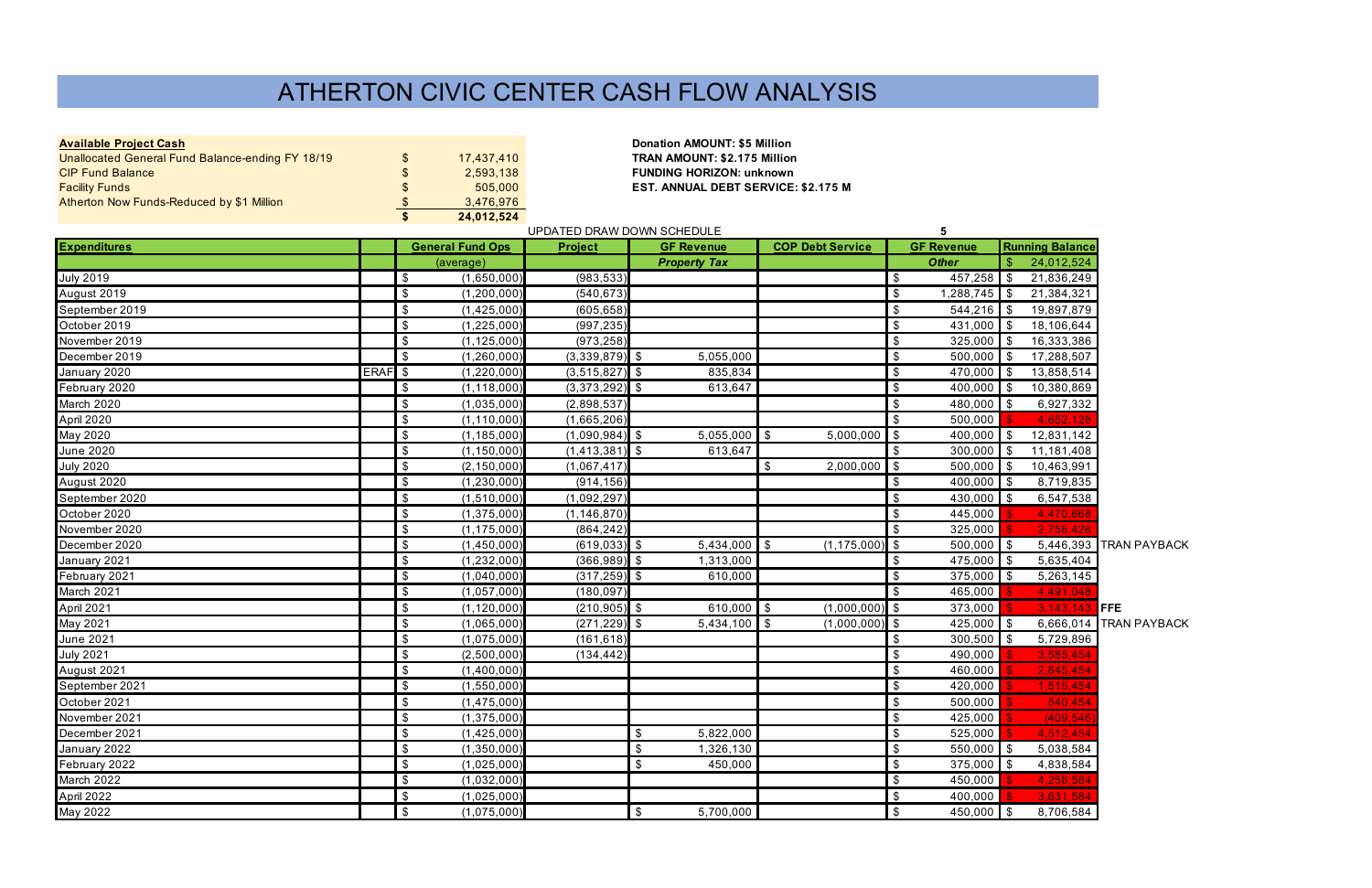| <b>June 2022</b>  | $\sqrt[6]{\frac{1}{2}}$<br>(1,095,000)     |                     | $\frac{1}{2}$<br>274,000             | $\boldsymbol{\mathsf{S}}$<br>374,000 \$   | 8,259,584  |
|-------------------|--------------------------------------------|---------------------|--------------------------------------|-------------------------------------------|------------|
| <b>July 2022</b>  | $\boldsymbol{\mathsf{S}}$<br>(2,700,000)   |                     |                                      | $\boldsymbol{\mathsf{S}}$<br>$500,000$ \$ | 6,059,584  |
| August 2022       | $\boldsymbol{\mathsf{S}}$<br>(1,500,000)   |                     |                                      | $\$\$<br>$400,000$ \$                     | 4,959,584  |
| September 2022    | $\boldsymbol{\mathsf{S}}$<br>(1, 575, 000) |                     |                                      | $\boldsymbol{\mathsf{S}}$<br>410,000      | 3,794,584  |
| October 2022      | $\boldsymbol{\mathsf{S}}$<br>(1,485,000)   |                     |                                      | $\boldsymbol{\mathsf{S}}$<br>475,000      | 2,784,584  |
| November 2022     | $\boldsymbol{\mathsf{S}}$<br>(1,410,000)   |                     |                                      | $\sqrt[6]{\frac{1}{2}}$<br>375,000        | 1,749,584  |
| December 2022     | $\$\$<br>(1,425,000)                       |                     | \$<br>6,116,000                      | $\sqrt[6]{\frac{1}{2}}$<br>$500,000$ \$   | 6,940,584  |
| January 2023      | $\boldsymbol{\mathsf{S}}$<br>(1,360,000)   |                     | $\mathfrak{S}$<br>1,339,391          | 450,000 \$<br>$\mathfrak{S}$              | 7,369,975  |
| February 2023     | $\sqrt[6]{\frac{1}{2}}$<br>(1,050,000)     |                     | $\mathfrak{S}$<br>531,000            | $\sqrt[6]{\frac{1}{2}}$<br>$375,000$ \$   | 7,225,975  |
| March 2023        | $\$\$<br>(1,095,000)                       |                     |                                      | $\sqrt[6]{\frac{1}{2}}$<br>$400,000$ \$   | 6,530,975  |
| <b>April 2023</b> | $\boldsymbol{\mathsf{S}}$<br>(1, 155, 000) |                     |                                      | $\boldsymbol{\mathsf{S}}$<br>$350,000$ \$ | 5,725,975  |
| May 2023          | $\sqrt[6]{\frac{1}{2}}$<br>(1, 160, 000)   |                     | $\$\$<br>5,925,000                   | $\overline{\mathbf{S}}$<br>$450,000$ \$   | 10,940,975 |
| <b>June 2023</b>  | $\sqrt[6]{\frac{1}{2}}$<br>(1, 163, 000)   |                     | $\mathfrak{S}$<br>590,000            | $\mathfrak{S}$<br>403,000 \$              | 10,770,975 |
| <b>July 2023</b>  | $\boldsymbol{\mathsf{S}}$<br>(2,650,000)   |                     |                                      | $\mathfrak{S}$<br>418,000 \$              | 8,538,975  |
| August 2023       | $\sqrt[6]{\frac{1}{2}}$<br>(1,550,000)     |                     |                                      | $\mathfrak{S}$<br>460,000 \$              | 7,448,975  |
| September 2023    | $\sqrt[6]{\frac{1}{2}}$<br>(1,525,000)     |                     |                                      | $\mathfrak{S}$<br>$408,000$ \$            | 6,331,975  |
| October 2023      | $\boldsymbol{\mathsf{S}}$<br>(1,400,000)   |                     |                                      | $\sqrt[6]{\frac{1}{2}}$<br>$509,000$ \$   | 5,440,975  |
| November 2023     | $\$\$<br>(1, 375, 000)                     |                     |                                      | $\sqrt[6]{\frac{1}{2}}$<br>412,000        | 4,477,975  |
| December 2023     | $\sqrt[6]{\frac{1}{2}}$<br>(1, 375, 000)   |                     | \$<br>6,478,000                      | $\boldsymbol{\mathsf{S}}$<br>$600,000$ \$ | 10,180,975 |
| January 2024      | $\boldsymbol{\mathsf{S}}$<br>(1,460,000)   |                     | 1,352,785<br>\$                      | $\mathfrak{S}$<br>450,000 \$              | 10,523,760 |
| February 2024     | $\boldsymbol{\mathsf{S}}$<br>(1, 150, 000) |                     | $\$\$<br>531,000                     | $\,$<br>$375,000$ \$                      | 10,279,760 |
| March 2024        | $\boldsymbol{\mathsf{S}}$<br>(1, 114, 000) |                     |                                      | $\boldsymbol{\mathsf{S}}$<br>$400,000$ \$ | 9,565,760  |
| April 2024        | $\boldsymbol{\mathsf{S}}$<br>(1, 155, 000) |                     |                                      | $\mathfrak{S}$<br>$350,000$ \$            | 8,760,760  |
| May 2024          | $\boldsymbol{\mathsf{S}}$<br>(1, 160, 000) |                     | $\$\$<br>6,022,000                   | $\overline{\mathbf{e}}$<br>$450,000$ \$   | 14,072,760 |
| <b>June 2024</b>  | $\boldsymbol{\mathsf{S}}$<br>(1, 163, 000) |                     | $\boldsymbol{\mathsf{S}}$<br>590,000 | $\mathfrak{S}$<br>403,000 \$              | 13,902,760 |
| <b>July 2024</b>  | $\boldsymbol{\mathsf{S}}$<br>(2,650,000)   |                     |                                      | $\mathfrak{S}$<br>418,000 \$              | 11,670,760 |
| August 2024       | $\boldsymbol{\mathsf{S}}$<br>(1,450,000)   |                     |                                      | $\overline{\mathbf{e}}$<br>$460,000$ \$   | 10,680,760 |
| September 2024    | $\boldsymbol{\mathsf{S}}$<br>(1,425,000)   |                     |                                      | $\mathfrak{S}$<br>$408,000$ \$            | 9,663,760  |
| October 2024      | $\sqrt[6]{\frac{1}{2}}$<br>(1,300,000)     |                     |                                      | $\mathfrak{S}$<br>$509,000$ \$            | 8,872,760  |
| November 2024     | $\boldsymbol{\mathsf{S}}$<br>(1, 275, 000) |                     |                                      | $\overline{\mathbf{S}}$<br>$412,000$ \$   | 8,009,760  |
| December 2024     | $\boldsymbol{\mathsf{S}}$<br>(1,375,000)   |                     | 7,188,510<br>$\mathfrak{S}$          | $\mathfrak{S}$<br>$600,000$ \$            | 14,423,270 |
|                   | \$<br>$(90, 139, 000)$ \$                  | $(28, 744, 017)$ \$ | 75,810,044                           |                                           |            |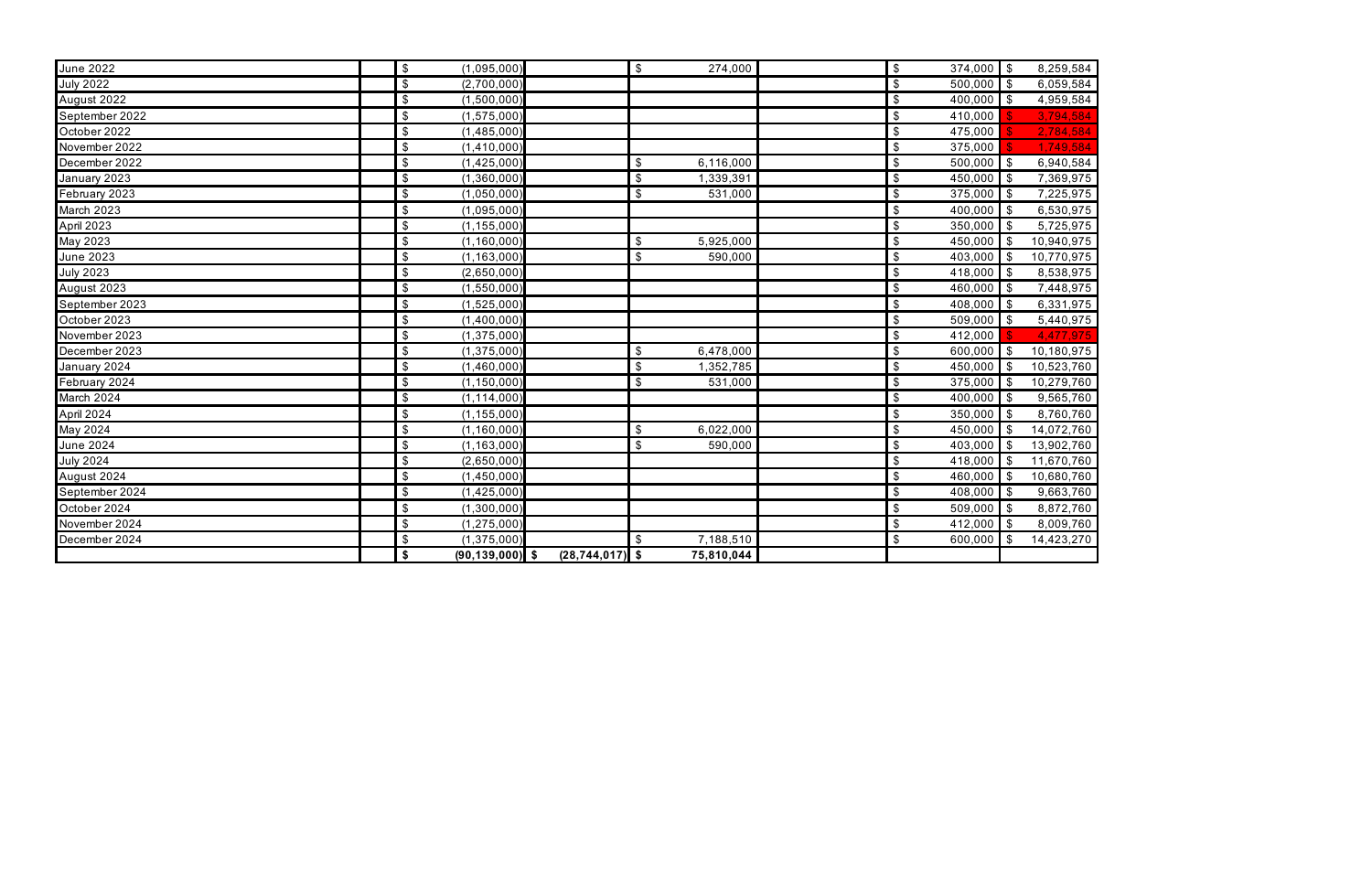# **ATTACHMENT 4**

# **DEBT MANAGEMENT POLICY**

This Debt Management Policy (the "Debt Policy") of the Town of Atherton (the "Town") was approved by the Town's City Council on  $\hspace{1.5cm}$ , 2019. The Debt Policy may be amended by the City Council as it deems appropriate from time to time in the prudent management of the debt of the Town. Any approval of debt by the City Council that is not consistent with this Debt Policy shall constitute a waiver of this Debt Policy.

# **1. Findings**

This Debt Policy is intended to comply with Government Code Section 8855(i), effective on January 1, 2017, and shall govern all debt undertaken by the Town.

The Town hereby recognizes that a fiscally prudent debt policy is required in order to:

- Maintain the Town's sound financial position.
- Ensure the Town has the flexibility to respond to changes in future service priorities, revenue levels, and operating expenses.
- Protect the Town's credit worthiness. Ensure that all debt is structured in order to protect both current and future taxpayers, ratepayers and constituents of the Town.
- Ensure that the Town's debt is consistent with the Town's planning goals and objectives and capital improvement program or budgets, as applicable.

# **2. Policies**

# **A. Purposes For Which Debt May Be Issued**

(i) Long-Term Debt. Long-term debt may be issued to finance the construction, acquisition, and rehabilitation of capital improvements and facilities, equipment and land to be owned and operated by the Town.

(a) Long-term debt financings are appropriate when the following conditions exist:

- When the project to be financed is necessary to provide basic services.
- When the project to be financed will provide benefit to constituents over multiple years.
- When total debt does not constitute an unreasonable burden to the Town and its taxpayers and ratepayers.
- When the debt is used to refinance outstanding debt in order to produce debt service savings or to realize the benefits of a debt restructuring.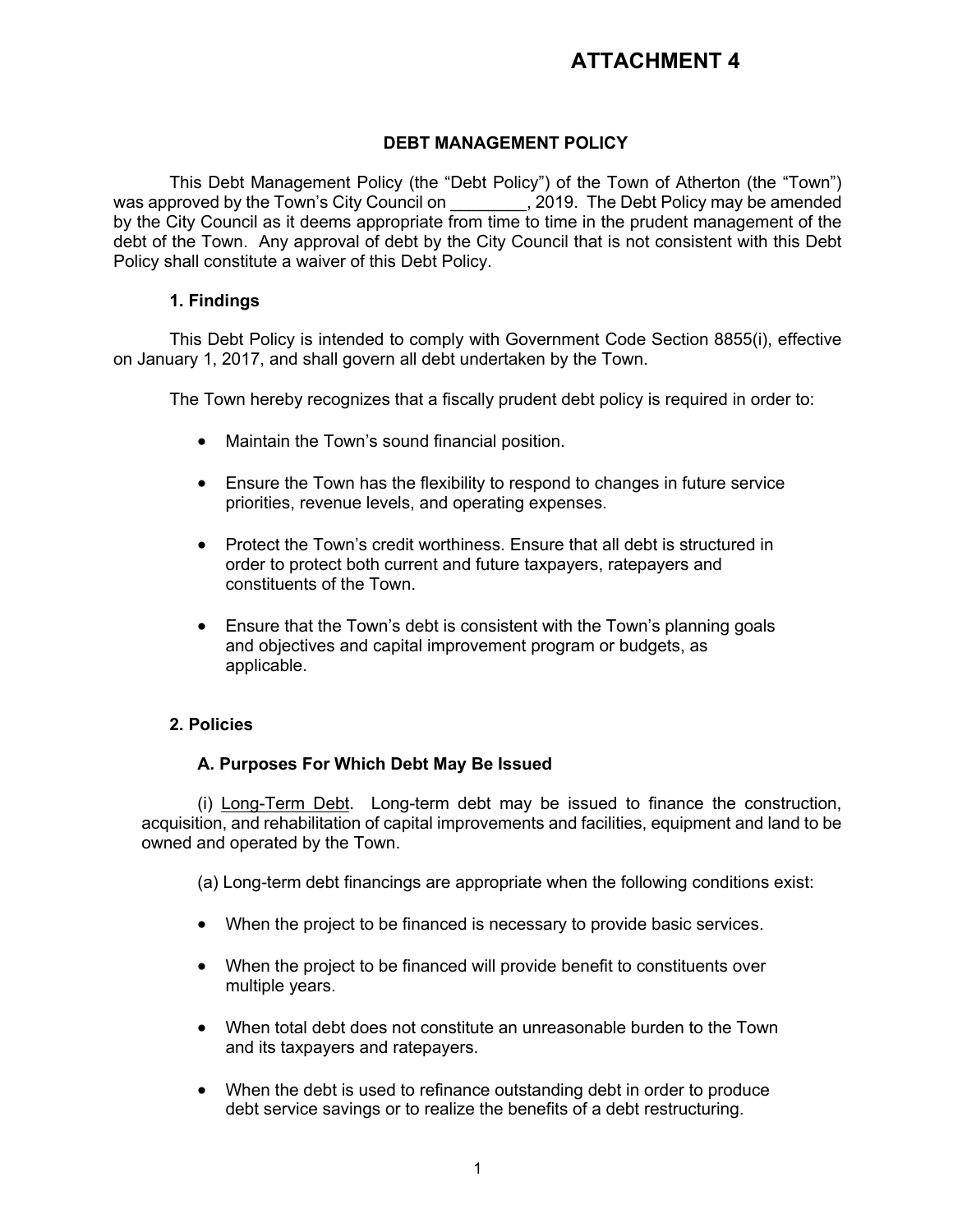(b) Long-term debt financings will not generally be considered appropriate for current operating expenses and routine maintenance expenses.

(c) The Town may use long-term debt financings subject to the following conditions:

- The project to be financed must be approved by the City Council.
- The weighted average maturity of the debt (or the portion of the debt allocated to the project) will not exceed the average useful life of the project to be financed by more than 20%.
- The Town estimates that sufficient revenues will be available to service the debt through its maturity.
- The Town determines that the issuance of the debt will comply with the applicable state and federal law.

(ii) Short-term debt. Short-term debt may be issued to provide financing for the Town's operational cash flows in order to maintain a steady and even cash flow balance. Short-term debt may also be used to finance short-lived capital projects; for example, the Town may undertake lease-purchase financing for equipment.

(iii) Financings on Behalf of Other Entities. The Town may also find it beneficial to issue debt on behalf of other governmental agencies or private third parties in order to further the public purposes of the Town. In such cases, the Town shall take reasonable steps to confirm the financial feasibility of the project to be financed and the financial solvency of any borrower and that the issuance of such debt is consistent with the policies set forth herein.

# **B. Types of Debt**

For purposes of this Debt Policy, "debt" shall be interpreted broadly to mean loans, bonds, notes, certificates of participation, financing leases, or other financing obligations, but the use of such term in this Debt Policy shall be solely for convenience and shall not be interpreted to characterize any such obligation as an indebtedness or debt within the meaning of any statutory or constitutional debt limitation where the substance and terms of the obligation comport with exceptions thereto.

The following types of debt are allowable under this Debt Policy:

- general obligation bonds
- bond or grant anticipation notes
- lease revenue bonds, certificates of participation and lease-purchase transactions
- other revenue bonds and certificates of participation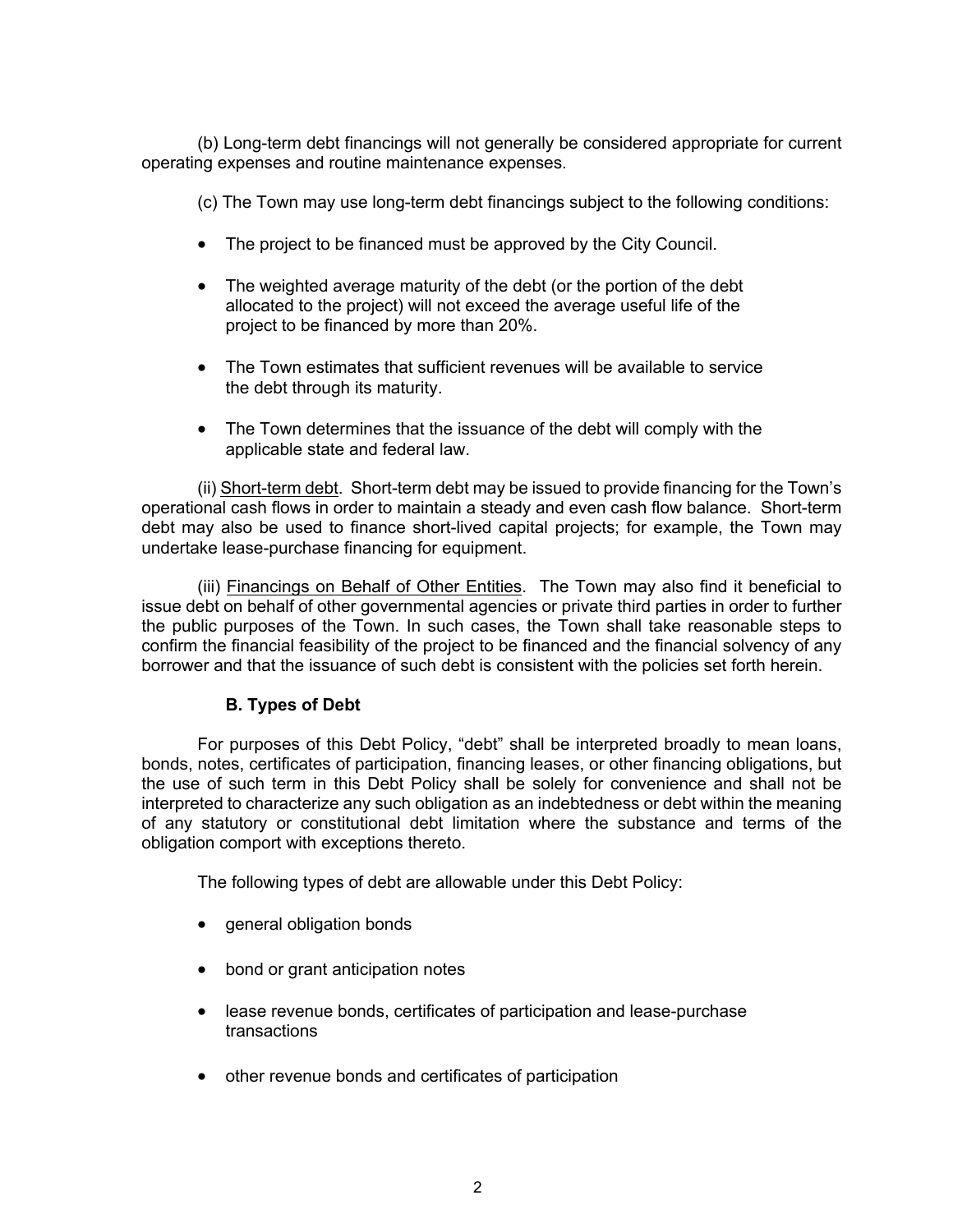- tax and revenue anticipation notes
- land-secured financings, such as special tax revenue bonds issued under the Mello-Roos Community Facilities Act of 1982, as amended, and limited obligation bonds issued under applicable assessment statutes
- conduit financings, such as financings for affordable rental housing and qualified 501(c)3 organizations
- state or federal loans, including Revolving Fund loans
- loans and lines of credit with banks and other financial institutions
- refunding bonds, notes, loans and other obligations

The Town may from time to time find that other forms of debt would be beneficial to further its public purposes and may approve such debt without an amendment of this Debt Policy.

Debt shall be issued as fixed rate debt unless the Town makes a specific determination as to why a variable rate issue would be beneficial to the Town in a specific circumstance.

#### **C. Relationship of Debt to Capital Improvement Program and Budget**

The Town is committed to long-term capital planning. The Town intends to issue debt for the purposes stated in this Debt Policy and to implement policy decisions incorporated in the Town's capital budget and the capital improvement plan.

The Town shall strive to fund the upkeep and maintenance of its infrastructure and facilities due to normal wear and tear through the expenditure of available operating revenues. The Town shall seek to avoid the use of debt to fund infrastructure and facilities improvements that are the result of normal wear and tear.

The Town shall integrate its debt issuances with the goals of its capital improvement program by timing the issuance of debt to ensure that projects are available when needed in furtherance of the Town's public purposes.

The Town shall seek to avoid the use of debt to fund infrastructure and facilities improvements in circumstances when the sole purpose of such debt financing is to reduce annual budgetary expenditures.

The Town shall seek to issue debt in a timely manner to avoid having to make unplanned expenditures for capital improvements or equipment from its general fund.

### **D. Policy Goals Related to Planning Goals and Objectives**

The Town is committed to long-term financial planning, maintaining appropriate reserve levels and employing prudent practices in governance, management and budget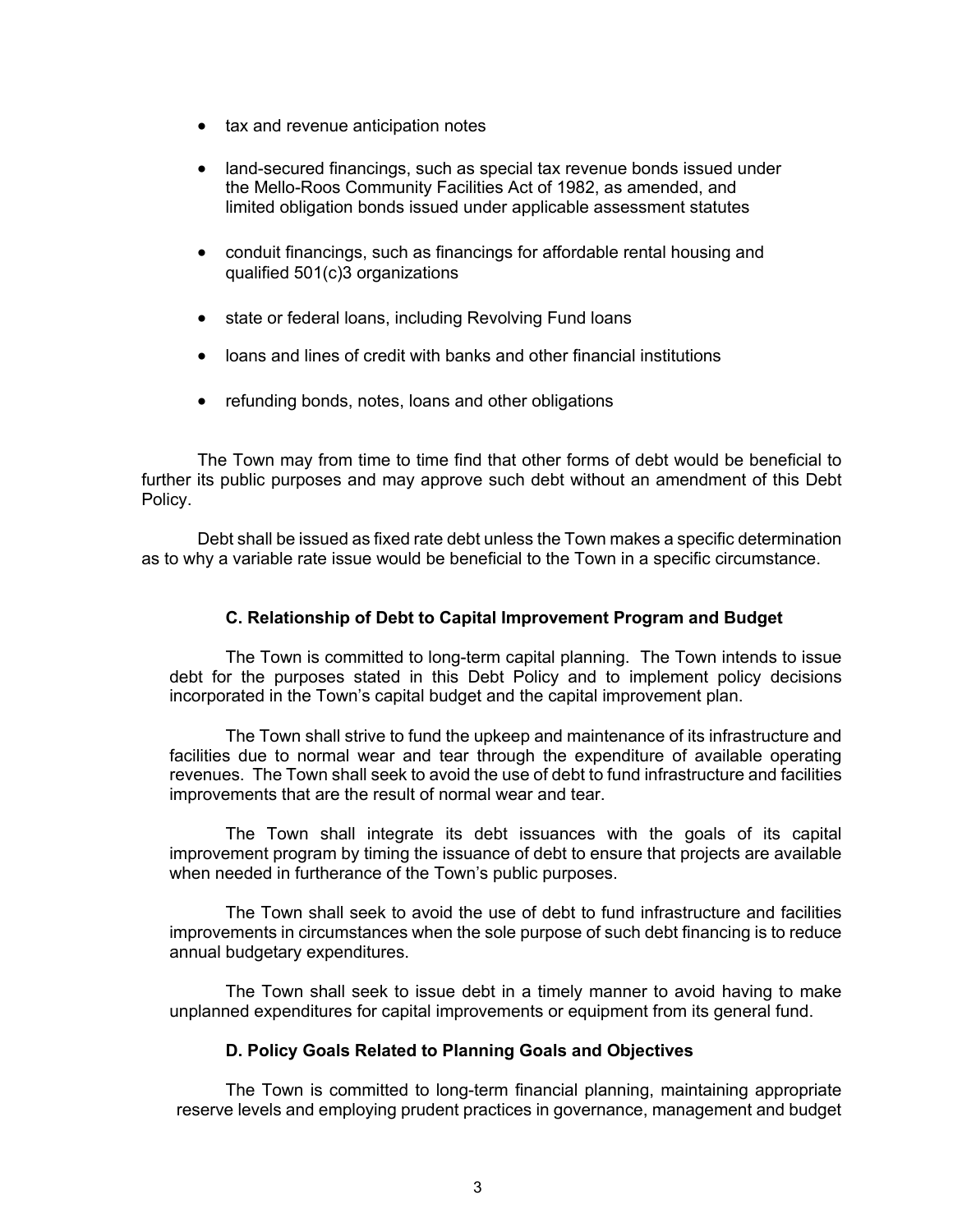administration. The Town intends to issue debt for the purposes stated in this Policy and to implement policy decisions incorporated in the Town's annual operations budget.

It is a policy goal of the Town to protect taxpayers, ratepayers and constituents by utilizing conservative financing methods and techniques so as to obtain the highest practical credit ratings (if applicable) and the lowest practical borrowing costs.

The Town will comply with applicable state and federal law as it pertains to the maximum term of debt and the procedures for levying and imposing any related taxes, assessments, rates and charges.

When refinancing debt, it shall be the policy goal of the Town to do so either for the purpose of realizing debt service savings or for the purpose of restructuring debt in a manner which is in the best financial interests of the Town. Any refinancing of debt for the purpose of realizing debt service savings shall achieve a minimum net present value debt service savings equal to or greater than 3.0% of the refunded principal amount or such lesser amount as shall be designated in the resolution adopted by the City Council which authorizes the refunding proceedings.

#### **E. Internal Control Procedures**

When issuing debt, in addition to complying with the terms of this Debt Policy, the Town shall comply with any other applicable policies regarding initial bond disclosure, continuing disclosure, post-issuance compliance, and investment of bond proceeds.

The Town will periodically review the requirements of and will remain in compliance with the following:

- any continuing disclosure undertakings under SEC Rule 15c2-12,
- any federal tax compliance requirements, including without limitation arbitrage and rebate compliance, related to any prior bond issues, and
- the Town's investment policies as they relate to the investment of bond proceeds.

It is the policy of the Town to ensure that proceeds of debt are spent only on lawful and intended uses. Whenever reasonably possible, proceeds of debt will be held by a third-party trustee and the Town will submit written requisitions for such proceeds. The Town will submit a requisition only after obtaining the signature of the City Manager. In those cases where it is not reasonably possible for the proceeds of debt to be held by a third-party trustee, the person performing the function of chief financial officer of the Town shall retain records of all expenditures of proceeds through the final payment date for the debt.

#### **F. Adoption By Related Local Agency**

This Debt Policy may be adopted, and shall be applicable to, any other local agency for which the City Council acts as the governing board thereof (each, a "**Local Agency**"). The adoption of this Debt Policy by the Local Agency shall be evidenced by a resolution adopted by the City Council, in its capacity as the governing board of such Local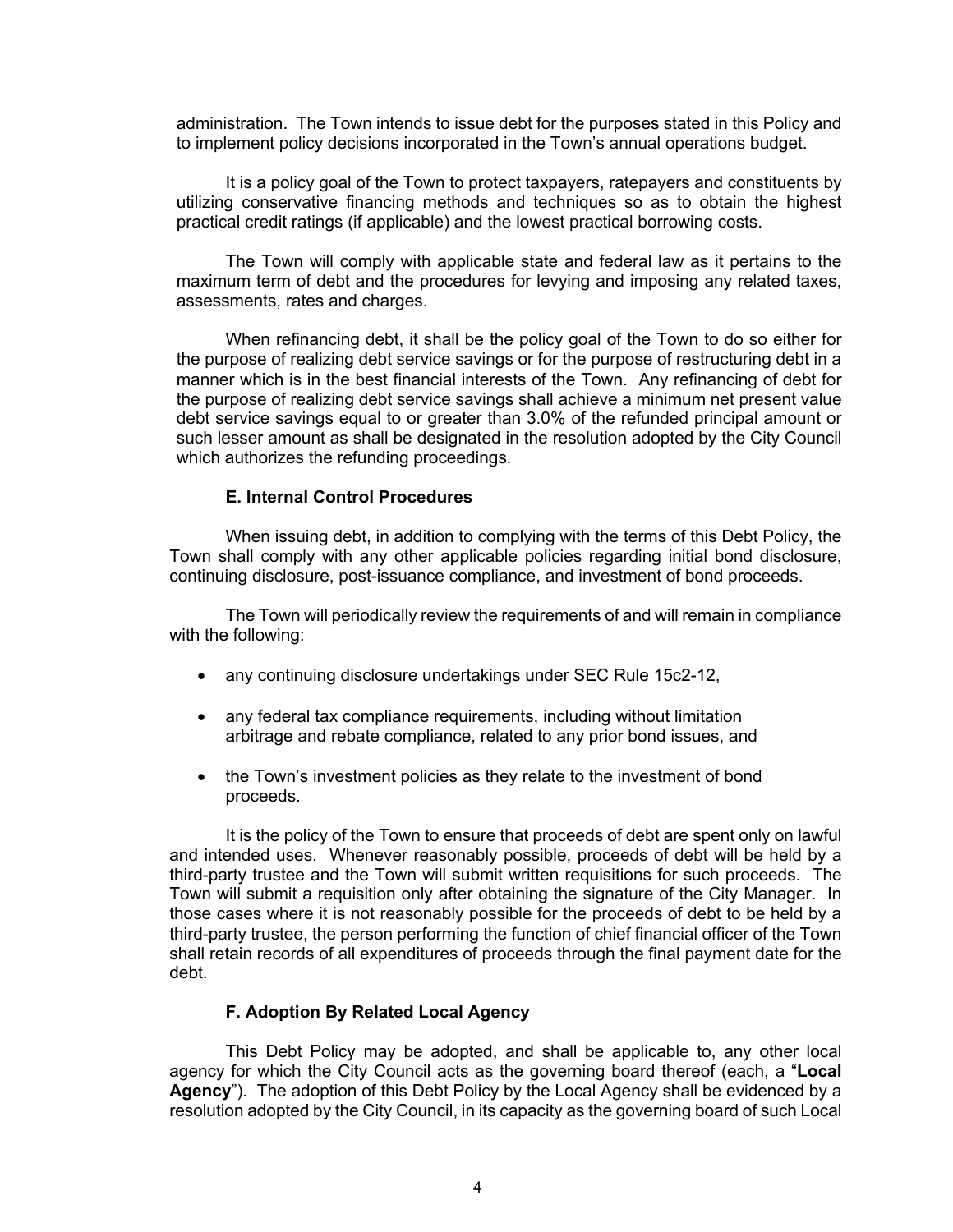Agency, adopting this Debt Policy and specifying the officer(s) authorized to submit the requisitions, and required to retain the records, described in Section E above on behalf of such Local Agency.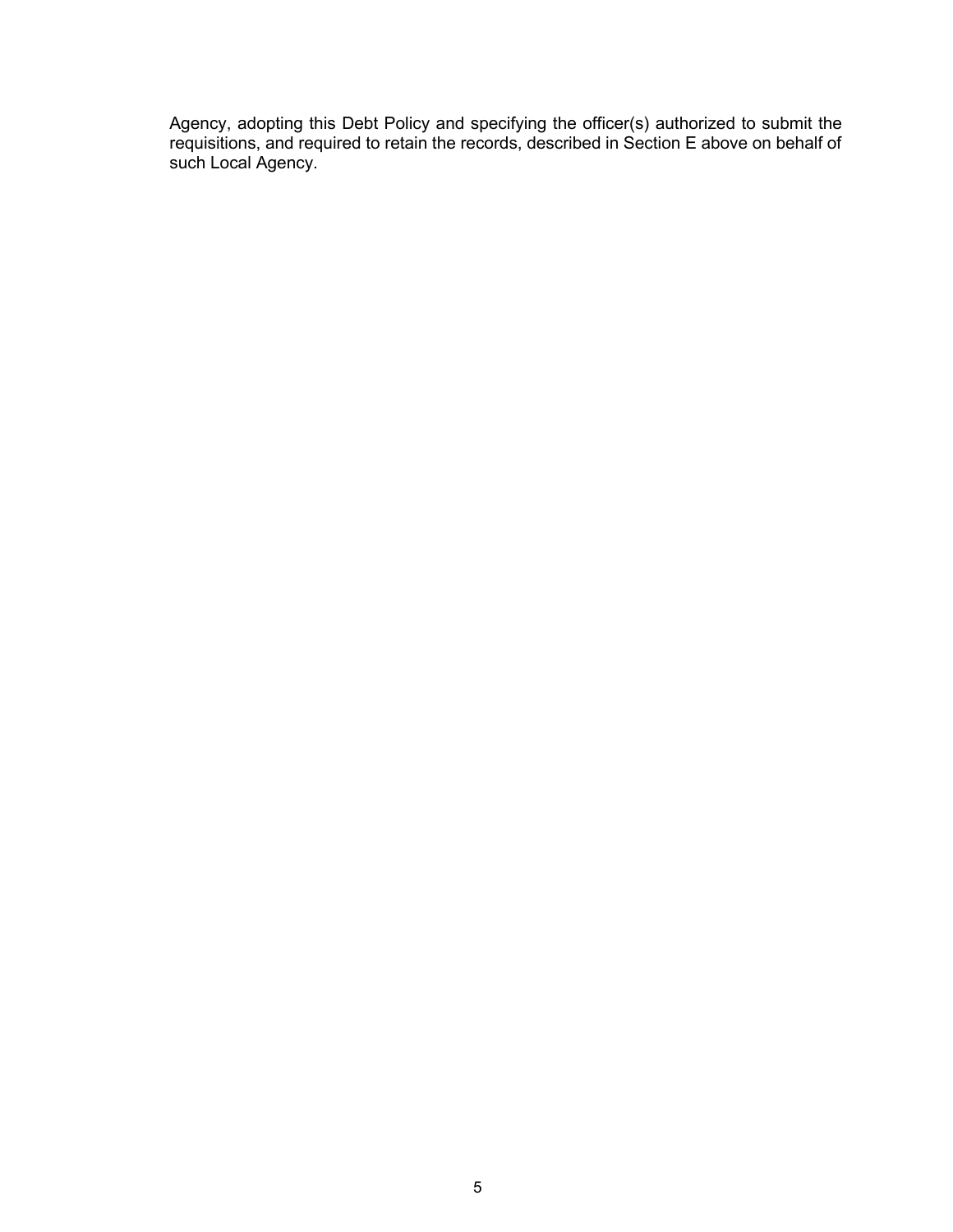

# *Atherton Now – Building Community* **Capital Campaign**

# **Naming Opportunities for Fundraising**

The following naming opportunities have been vetted and approved by a sub-committee named by the Town Council, after discussion with Town Staff, Council and members of the *Atherton Now* campaign committee. These names and values represent the most current available information from the site drawings by architects, WRNS, and may change from time to time as further details emerge. *Thank you for your interest.*

| <b>TYPE OF AREA</b>         | <b>LOCATION</b>                        | <b>NAMING</b>                                            | <b>INVESTMENT</b>                  |  |  |
|-----------------------------|----------------------------------------|----------------------------------------------------------|------------------------------------|--|--|
| <b>INDOOR/OUTDOOR SPACE</b> |                                        |                                                          |                                    |  |  |
|                             | Lobby Entrance                         | Donor Wall                                               | \$100,000 - \$10<br><b>MILLION</b> |  |  |
|                             | New Road                               | New road that<br>connects Ashfield &<br><b>Fair Oaks</b> | \$10 MILLION                       |  |  |
|                             | <b>Former Council</b><br>Chambers      | "Historic" Town Hall                                     | \$5 MILLION                        |  |  |
|                             | "Historic" Town Hall                   | Café & Catering<br>Kitchen                               | \$1 MILLION                        |  |  |
|                             | Admin. Services &<br>Police Wing       | <b>Technology Hub</b><br>(Server Room)                   | \$100,000                          |  |  |
|                             | <b>Police Secure Parking</b>           | Canine Corner                                            | \$50,000                           |  |  |
| <b>OUTDOOR SPACE</b>        |                                        |                                                          |                                    |  |  |
|                             | Off new Council<br>Chambers            | Civic Court                                              | \$3 MILLION                        |  |  |
|                             | Roof area                              | Photovoltaics                                            | \$2 MILLION                        |  |  |
|                             | Near Library                           | <b>Reading Garden</b><br>(fenced)                        | \$1 MILLION                        |  |  |
|                             | Near Library/Café                      | <b>Library Terrace</b>                                   | \$1 MILLION                        |  |  |
|                             | Near Library                           | <b>Redwood Grove</b>                                     | \$500,000                          |  |  |
|                             | Between<br>Library/Council<br>Chambers | Cedar Play Area                                          | \$500,000                          |  |  |
|                             | At Admin. Services &<br>Police Wing    | <b>Water Feature/Entry</b><br>Court                      | \$250,000                          |  |  |
|                             | <b>Near Parking Area</b>               | Native Species Garden                                    | \$250,000                          |  |  |
|                             |                                        | Librarian's Garden                                       | \$100,000                          |  |  |